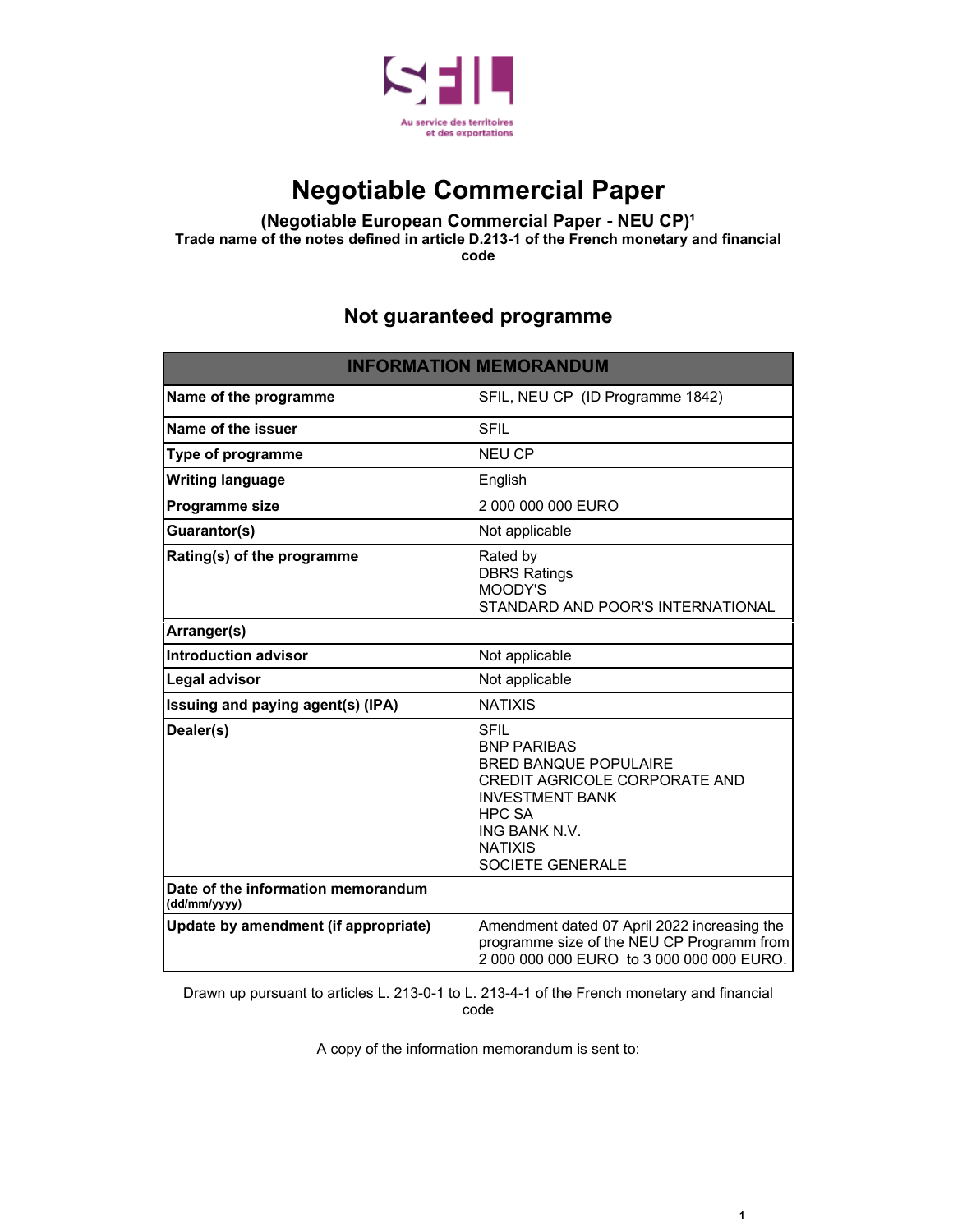#### **BANQUE DE FRANCE Direction générale de la stabilité financière et des opérations (DGSO) Direction de la mise en œuvre de la politique monétaire (DMPM) S2B-1134 Service des Titres de Créances Négociables (STCN) 39, rue Croix des Petits Champs 75049 PARIS CEDEX 01**

*Avertissement : cette documentation financière étant rédigée dans une langue usuelle en matière financière autre que le français, l'émetteur invite l'investisseur, le cas échéant, à recourir à une traduction en français de cette documentation.*

#### **The Banque de France invites investors to read the general terms and conditions for the use of information related to negotiable debt securities:**

https://www.banque-france.fr/politique-monetaire/surveillance-et-developpement-des-financements-de-marche-marcheneu-cp-neu-mtn/le-marche-des-titres-negociables-court-et-moyen-terme-neu-cp-neu-mtn

> **Information marked « Optional » may not be provided by the issuer because French regulations do not require it**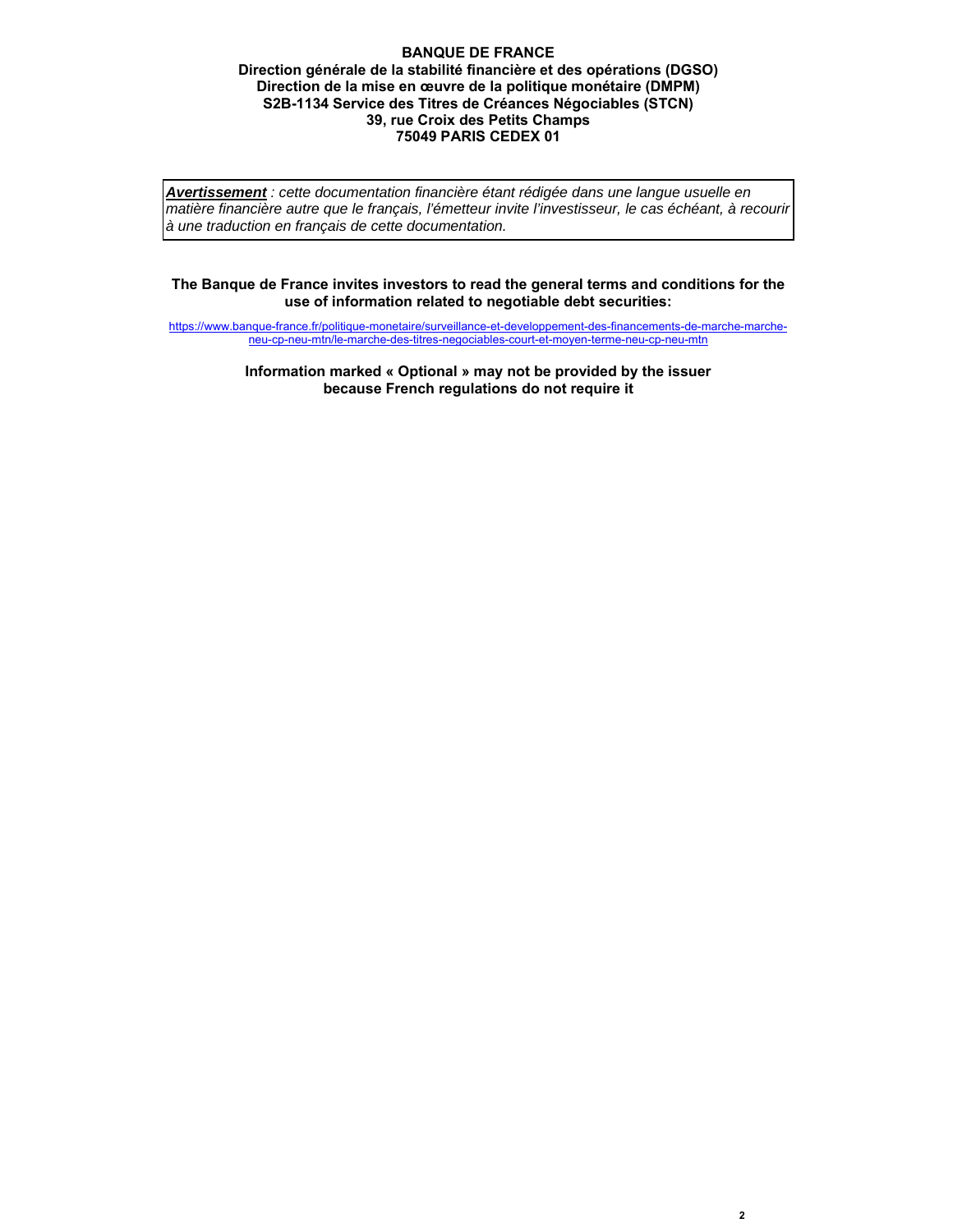#### **1. DESCRIPTION OF THE ISSUANCE PROGRAMME**

#### **Articles D. 213-9, 1° and D 213-11 of the French monetary and financial code and Article 6 of the Order of 30 May 2016 and subsequent amendments**

| $1.1$ | Name of the programme                          | SFIL, NEU CP (Programme ID 1842)                                                                                                                                                                                                                                                                                                                                                                                                                                                                                                                                                                                                                                                                                                                            |
|-------|------------------------------------------------|-------------------------------------------------------------------------------------------------------------------------------------------------------------------------------------------------------------------------------------------------------------------------------------------------------------------------------------------------------------------------------------------------------------------------------------------------------------------------------------------------------------------------------------------------------------------------------------------------------------------------------------------------------------------------------------------------------------------------------------------------------------|
| 1.2   | Type of programme                              | <b>NEU CP</b>                                                                                                                                                                                                                                                                                                                                                                                                                                                                                                                                                                                                                                                                                                                                               |
| 1.3   | Name of the issuer                             | <b>SFIL</b>                                                                                                                                                                                                                                                                                                                                                                                                                                                                                                                                                                                                                                                                                                                                                 |
| 1.4   | <b>Type of issuer</b>                          | Monetary financial Institution // Credit institution,<br>investment firm and CDC under the conditions set out<br>in art. L 213-3.1 of the French Monetary and Financial<br>Code                                                                                                                                                                                                                                                                                                                                                                                                                                                                                                                                                                             |
| 1.5   | Purpose of the programme                       | In order to meet the general corporate purposes of<br>SFIL (the "Issuer") and its subsidiary, the Issuer will<br>issue from time to time NEU CP.                                                                                                                                                                                                                                                                                                                                                                                                                                                                                                                                                                                                            |
| 1.6   | Programme size (maximum<br>outstanding amount) | 2 000 000 000 EURO<br>two billion EURO or any other currency authorized by<br>applicable laws and regulations in force in France at<br>the time of the issue                                                                                                                                                                                                                                                                                                                                                                                                                                                                                                                                                                                                |
| 1.7   | Form of the notes                              | The NEU CP are Negotiable Debt Securities issued in<br>bearer form and recorded in the books of authorised<br>intermediaries (book entry system) in accordance with<br>French laws and regulations.                                                                                                                                                                                                                                                                                                                                                                                                                                                                                                                                                         |
| 1.8   | <b>Yield basis</b>                             | Compensation type(s) :<br>Fixed<br>Variable / adjustable<br>Structured<br>Benchmark indice(s):<br>The remuneration rates are indexed to the usual rates                                                                                                                                                                                                                                                                                                                                                                                                                                                                                                                                                                                                     |
|       |                                                | of the monetary markets.<br>Compensation rules(s):<br>The remuneration of the NEU CP is unrestricted.                                                                                                                                                                                                                                                                                                                                                                                                                                                                                                                                                                                                                                                       |
|       |                                                | However, if the Issuer issues NEU CP with<br>remuneration linked to an index, or an index clause,<br>the Issuer shall only issue NEU CP with remuneration<br>linked to usual money market indexes, such as but not<br>restricted to: €STR, SOFR or SONIA.                                                                                                                                                                                                                                                                                                                                                                                                                                                                                                   |
|       |                                                | The NEU CP may be issued with a coupon calculated<br>by reference to a money market rate, such as but<br>without limitation: €STR, SOFR or SONIA or any<br>successor or substitute thereof.                                                                                                                                                                                                                                                                                                                                                                                                                                                                                                                                                                 |
|       |                                                | The Issuer, shall use reasonable endeavours to<br>appoint an Independent Adviser, as soon as<br>reasonably practicable, to determine the use of any<br>alternative rate, including any successor or substitute<br>reference rate endorsed by competent authorities or<br>central banks (if available) in the event of (i) the initially<br>provided reference rate ceasing to exist or be<br>published, (ii) the later of (a) the making of a public<br>statement by the administrator of the initially provided<br>reference rate that it will, on or before a specified date,<br>cease publishing the initially provided reference rate<br>permanently or indefinitely (in circumstances where no<br>successor administrator has been appointed that will |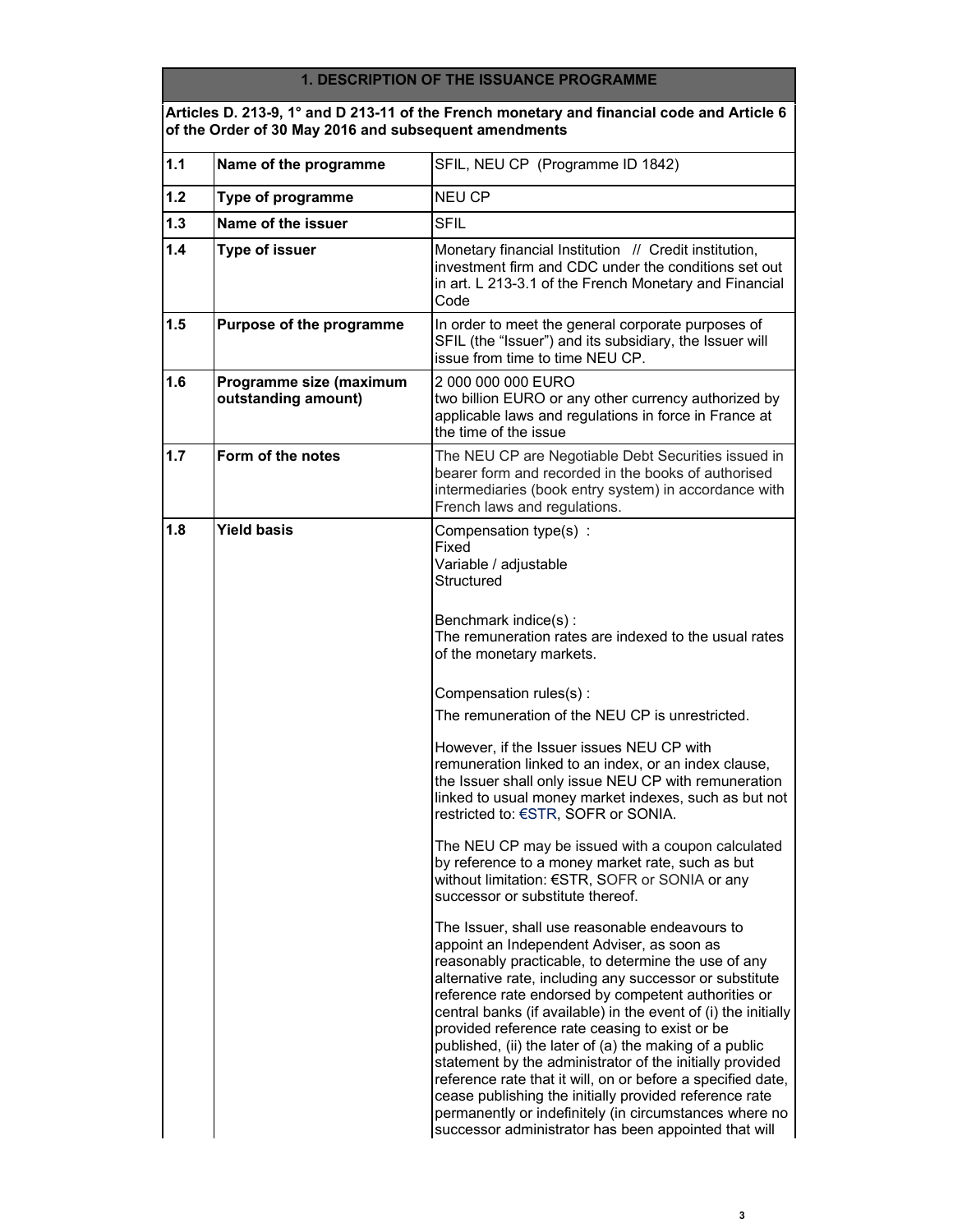continue publication of the initially provided reference rate) and (b) the date falling six months prior to the date specified in the public statement referred to in  $(ii)(a)$ ,  $(iii)$  the making of a public statement by the supervisor of the administrator of the initially provided reference rate that such rate has been permanently or indefinitely discontinued, (iv) the later of (a) the making of a public statement by the supervisor of the administrator of the initially provided reference rate that such rate will, on or before a specified date, be permanently or indefinitely discontinued and (b) the date falling six months prior to the date specified in the public statement referred to in (iv)(a), (v) the making of a public statement by the supervisor of the administrator of the initially provided reference rate that means the initially provided reference rate will be prohibited from being used or that its use will be subject to restrictions or adverse consequences, in each case within the following six months, (vi) it has or will prior to the next interest determination date, become unlawful for the Issuer, the party responsible for determining the rate of interest, or the Issuing and Paying Agent to calculate any payments due to be made to any holder of the NEU CP using the initially provided reference rate (including, without limitation, under Regulation (EU) 2016/1011, if applicable) or (vii) that a decision to withdraw the authorisation or registration pursuant to article 35 of Regulation (EU) 2016/1011 of any benchmark administrator previously authorised to publish such initially provided reference rate has been adopted.

If the Independent Adviser has determined an alternative rate, successor or substitute reference rate in accordance with the foregoing, (i) the Independent Adviser will also determine concomitant changes (if any) to the adjustment spread and the terms and conditions of the NEU CP (including the business day convention, the definition of business day, the interest determination date, the day count fraction) and any method for obtaining the alternative rate, successor or substitute reference rate, and such other changes or adjustments necessary to make such alternative rate, successor or substitute reference rate as comparable as possible to the initially provided reference rate, in each case in a manner that is consistent with industryaccepted practices for such alternative rate, successor or substitute reference rate and such guidance promulgated by associations involved in the establishment of market standards and/or protocols in the international financial and/or debt capital markets as the Independent Adviser may consider relevant for such alternative rate, successor or substitute reference rate, and (ii) the Issuer shall, subject to giving notice thereof, without any requirement for the consent or approval of holders of the NEU CP, vary the terms and conditions of the NEU CP to give effect to such amendments with effect from the date specified in such notice.

For this purpose, "Independent Adviser" means an independent financial institution of international repute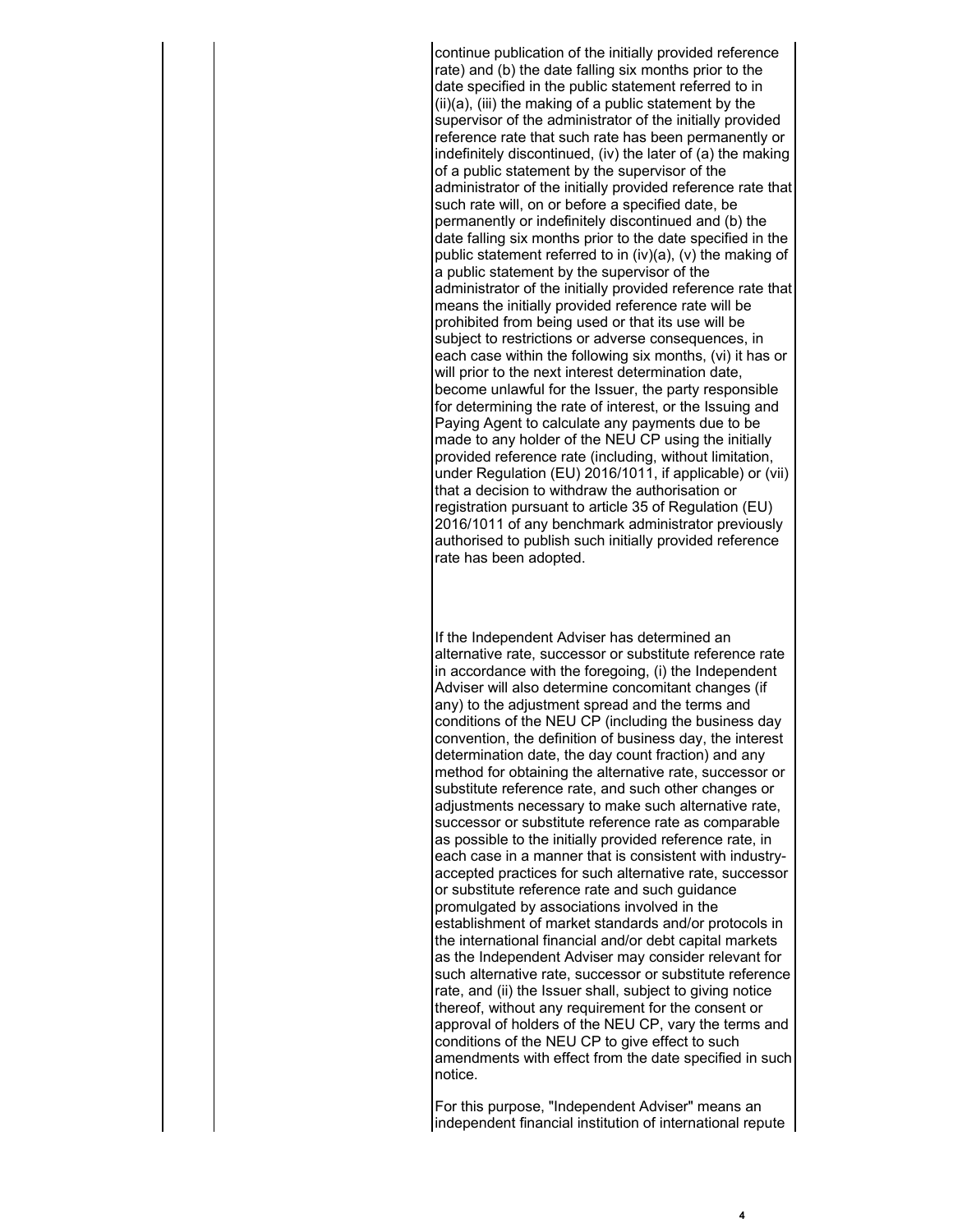|      |                                      | or an independent adviser of recognised standing with<br>appropriate expertise appointed by the Issuer at its<br>own expense. At their maturity date, the principal of the<br>NEU CP shall always equal par.<br>The remuneration of the NEU CP may be negative<br>depending on the fixed rates or the trend of the usual<br>money market indexes applicable to the calculation of<br>the remuneration. In this case, the amounts actually<br>redeemed to the holders of the NEU CP's after set-off<br>with the negative interests flows may be below par.<br>The conditions of remuneration of such NEU CP will be<br>set up when the said NEU CP will be initially issued.In<br>the case of an issue of NEU CP embedding an option<br>of early redemption or repurchase, as mentioned in<br>paragraph 1.10 below, the conditions of remuneration<br>of such NEU CP will be set out when the said NEU CP<br>will be initially issued and shall not be further modified,<br>including when such an embedded option of early<br>redemption or repurchase will be exercised. |
|------|--------------------------------------|---------------------------------------------------------------------------------------------------------------------------------------------------------------------------------------------------------------------------------------------------------------------------------------------------------------------------------------------------------------------------------------------------------------------------------------------------------------------------------------------------------------------------------------------------------------------------------------------------------------------------------------------------------------------------------------------------------------------------------------------------------------------------------------------------------------------------------------------------------------------------------------------------------------------------------------------------------------------------------------------------------------------------------------------------------------------------|
| 1.9  | <b>Currencies of issue</b>           | Euro or any other currency authorized by applicable<br>laws and regulations in force in France at the time of<br>the issue                                                                                                                                                                                                                                                                                                                                                                                                                                                                                                                                                                                                                                                                                                                                                                                                                                                                                                                                                |
| 1.10 | <b>Maturity</b>                      | The term (maturity date) of the NEU CP shall be<br>determined in accordance with laws and regulations<br>applicable in France, which imply that, at the date<br>hereof, the term of the NEU CP shall not be longer<br>than one year (365 days or 366 days in a leap year).                                                                                                                                                                                                                                                                                                                                                                                                                                                                                                                                                                                                                                                                                                                                                                                                |
|      |                                      | The NEU CP may be redeemed before maturity in<br>accordance with the laws and regulations applicable in<br>France.                                                                                                                                                                                                                                                                                                                                                                                                                                                                                                                                                                                                                                                                                                                                                                                                                                                                                                                                                        |
|      |                                      | The NEU CP issued under the Programme may also<br>carry one or more embedded option of repurchase<br>before the term (hold by either the Issuer or the holder,<br>or linked to one or several events not related to either<br>the Issuer or the holder). An option of early redemption<br>or repurchase of the NEU CP, if any, shall be explicitly<br>specified in the confirmation form of any related<br>issuance of NEU CP.                                                                                                                                                                                                                                                                                                                                                                                                                                                                                                                                                                                                                                            |
|      |                                      | In any case, the overall maturity of any NEU CP<br>embedded with one or several of such clauses, shall<br>always - all possibilities of early redemption or<br>repurchase included - conforms to laws and<br>regulations in force in France at the time of the issue.                                                                                                                                                                                                                                                                                                                                                                                                                                                                                                                                                                                                                                                                                                                                                                                                     |
| 1.11 | Minimum issuance amount              | 200 000 EURO or any other amount above the stated<br>value (or equivalent amount in the relevant foreign<br>currency)                                                                                                                                                                                                                                                                                                                                                                                                                                                                                                                                                                                                                                                                                                                                                                                                                                                                                                                                                     |
| 1.12 | Minimum denomination of the<br>notes | By virtue of regulation (Article D 213-11 of the French<br>monetary and financial code), the legal minimum face<br>value of the commercial paper within the framework of<br>this program is 200 000 euros or the equivalent in the<br>currencies selected at the time of issuance                                                                                                                                                                                                                                                                                                                                                                                                                                                                                                                                                                                                                                                                                                                                                                                         |
| 1.13 | <b>Status of the notes</b>           | Senior Unsecured                                                                                                                                                                                                                                                                                                                                                                                                                                                                                                                                                                                                                                                                                                                                                                                                                                                                                                                                                                                                                                                          |
| 1.14 | Governing law that applies to        | The NEU CP under the Programme shall be governed                                                                                                                                                                                                                                                                                                                                                                                                                                                                                                                                                                                                                                                                                                                                                                                                                                                                                                                                                                                                                          |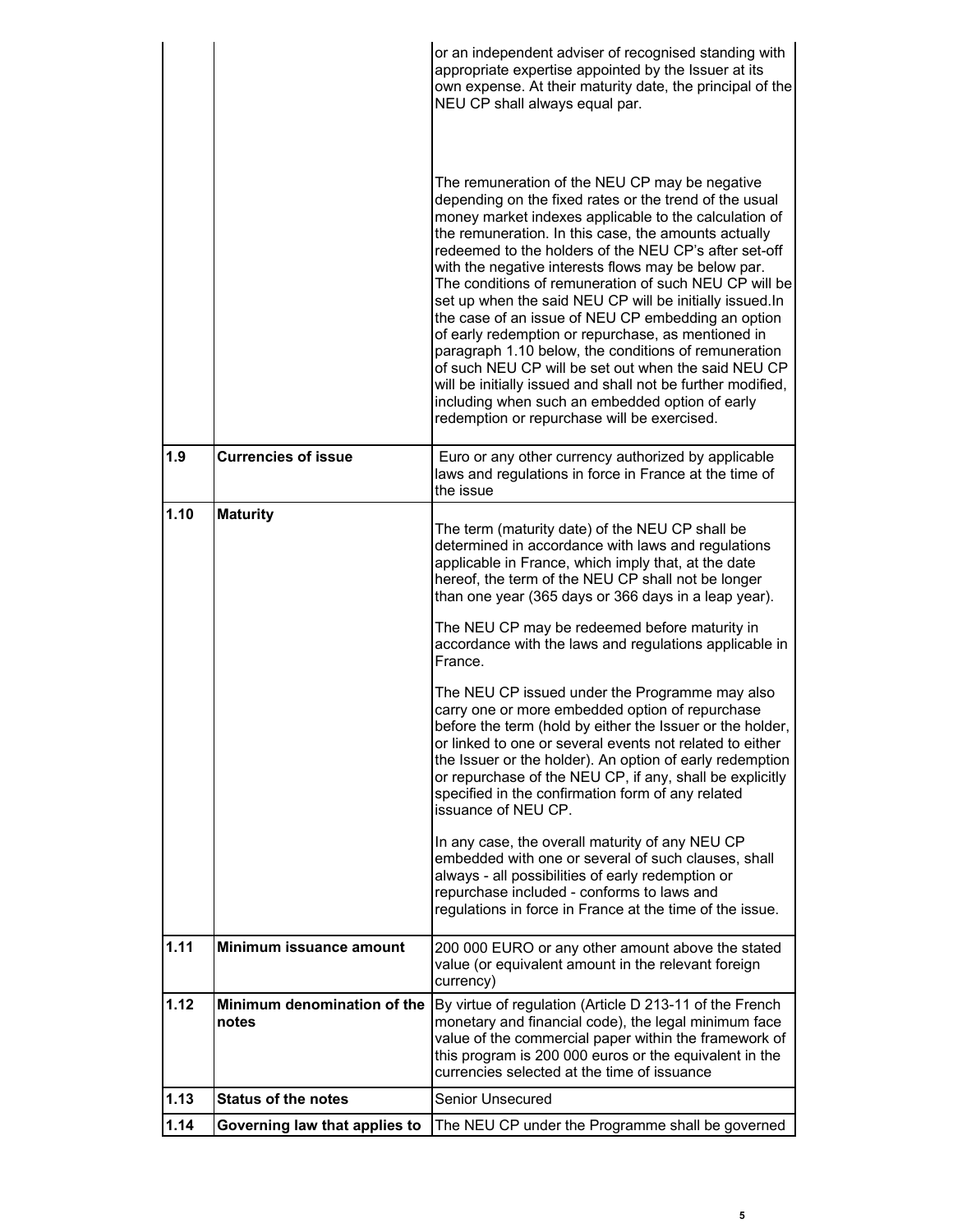|      | the programme                                                         | by and construed in accordance with French law.                                                                                                                                                                                                                                                                                                                                                                                                                                                                                                                                                                                                                                  |
|------|-----------------------------------------------------------------------|----------------------------------------------------------------------------------------------------------------------------------------------------------------------------------------------------------------------------------------------------------------------------------------------------------------------------------------------------------------------------------------------------------------------------------------------------------------------------------------------------------------------------------------------------------------------------------------------------------------------------------------------------------------------------------|
|      |                                                                       | All potential disputes related to the issuance of the<br>NEU CP shall be governed by and construed in<br>accordance with French law.                                                                                                                                                                                                                                                                                                                                                                                                                                                                                                                                             |
| 1.15 | Listing of the<br>notes/Admission to trading on<br>a regulated market | Yes.<br>All, or part only, of the NEU CP issued under the<br>Programme may be admitted to trading on Euronext<br>Paris in accordance with Directive 2003/71/EC of the<br>European Parliament and of the Council dated 4<br>november 2003. You can verify whether an issue of<br>NEU CP is admitted to trading on Euronext Paris on<br>the website of Euronext Paris<br>(https://www.euronext.com/).                                                                                                                                                                                                                                                                              |
| 1.16 | <b>Settlement system</b>                                              | The NEU CP will be issued in Euroclear France.                                                                                                                                                                                                                                                                                                                                                                                                                                                                                                                                                                                                                                   |
| 1.17 | Rating(s) of the programme                                            | STANDARD AND POOR'S INTERNATIONAL:<br>disclosure.spglobal.com/ratings/en/regulatory/i<br>nstrument-details/debtType/COMMPAPER/entityId/<br>544204                                                                                                                                                                                                                                                                                                                                                                                                                                                                                                                                |
|      |                                                                       | <b>DBRS Ratings:</b><br>dbrsmorningstar.com/issuers/23383                                                                                                                                                                                                                                                                                                                                                                                                                                                                                                                                                                                                                        |
|      |                                                                       | MOODY'S:<br>moodys.com/credit-ratings/SFIL-credit-ratin<br>g-823291494/ratings/view-by-debt                                                                                                                                                                                                                                                                                                                                                                                                                                                                                                                                                                                      |
|      |                                                                       | Ratings can be reviewed at any time by the rating<br>agencies. Investors are invited to refer to the websites<br>of the agencies concerned for the current rating                                                                                                                                                                                                                                                                                                                                                                                                                                                                                                                |
| 1.18 | Guarantor                                                             | Not applicable                                                                                                                                                                                                                                                                                                                                                                                                                                                                                                                                                                                                                                                                   |
| 1.19 | <b>Issuing and Paying Agent(s)</b><br>(IPA) - exhaustive list -       | <b>NATIXIS</b>                                                                                                                                                                                                                                                                                                                                                                                                                                                                                                                                                                                                                                                                   |
| 1.20 | <b>Arranger</b>                                                       |                                                                                                                                                                                                                                                                                                                                                                                                                                                                                                                                                                                                                                                                                  |
| 1.21 | <b>Placement method</b>                                               | Direct placement                                                                                                                                                                                                                                                                                                                                                                                                                                                                                                                                                                                                                                                                 |
|      |                                                                       | Dealer(s):<br><b>BNP PARIBAS</b><br><b>BRED BANQUE POPULAIRE</b><br>CREDIT AGRICOLE CORPORATE AND<br><b>INVESTMENT BANK</b><br><b>HPC SA</b><br>ING BANK N.V.<br><b>NATIXIS</b><br>SOCIETE GENERALE<br>The Issuer may subsequently elect to replace any<br>dealer, insure the placement himself, or appoint other<br>dealers; an updated list of such dealers shall be<br>disclosed to investors upon request to the Issuer<br>Additional information regarding the placement:<br>The NEU CP will be placed by the following Dealers:<br>BNP Paribas, Credit Agricole Corporate & Investment<br>Bank, Natixis, BRED Banque Populaire, ING BANK<br>N.V, Société Générale and HPC. |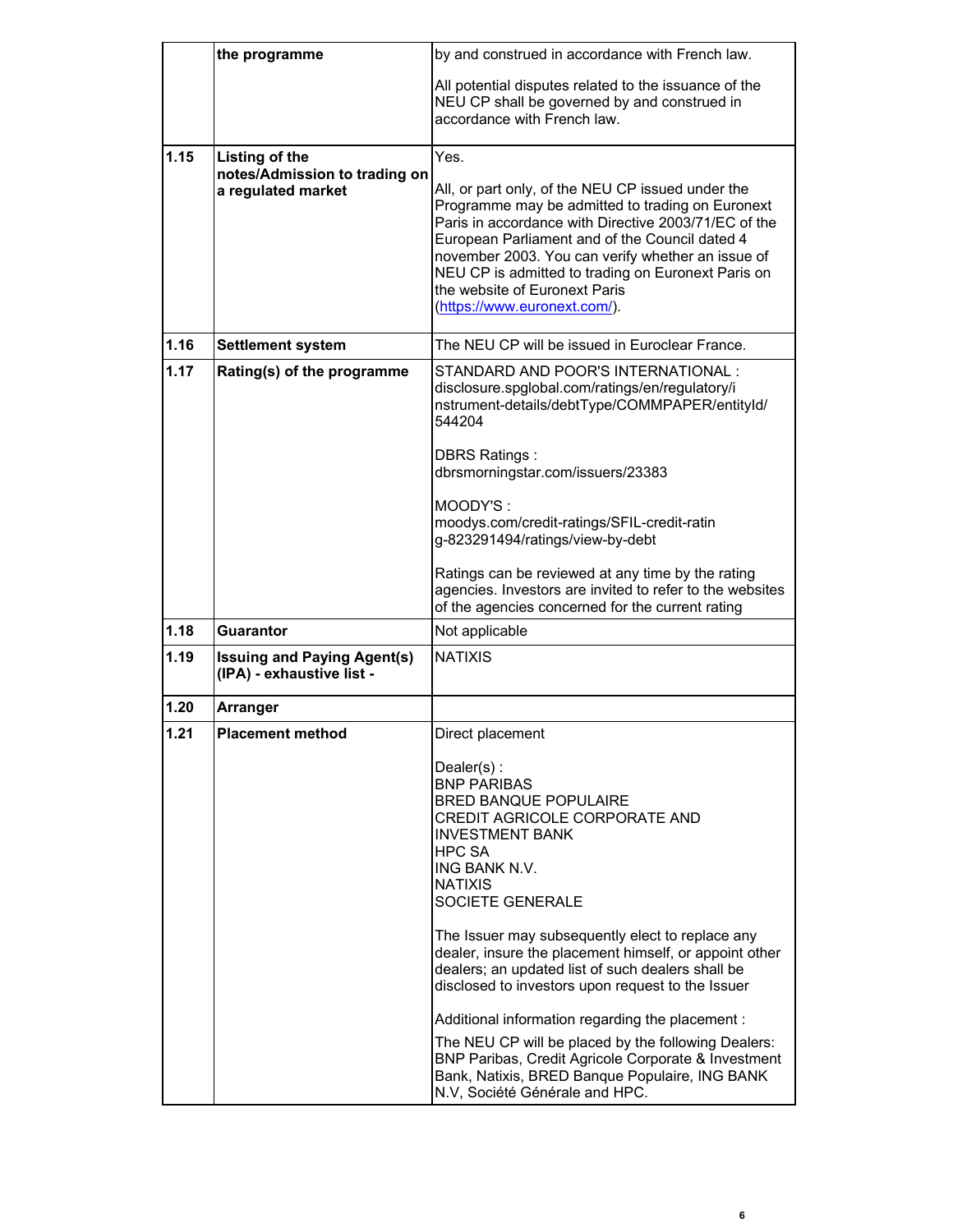| 1.22 | <b>Selling restrictions</b> |                                                                                                                                                                                                                                                                                                                                                                                                                                                                                                                                                                                                                                                                                                                                                                                                                                                                                                                                                                                                                                                                                                                                                                                                                                                                                                                                                                   |
|------|-----------------------------|-------------------------------------------------------------------------------------------------------------------------------------------------------------------------------------------------------------------------------------------------------------------------------------------------------------------------------------------------------------------------------------------------------------------------------------------------------------------------------------------------------------------------------------------------------------------------------------------------------------------------------------------------------------------------------------------------------------------------------------------------------------------------------------------------------------------------------------------------------------------------------------------------------------------------------------------------------------------------------------------------------------------------------------------------------------------------------------------------------------------------------------------------------------------------------------------------------------------------------------------------------------------------------------------------------------------------------------------------------------------|
|      |                             | General selling restrictions                                                                                                                                                                                                                                                                                                                                                                                                                                                                                                                                                                                                                                                                                                                                                                                                                                                                                                                                                                                                                                                                                                                                                                                                                                                                                                                                      |
|      |                             | The Issuer, each Dealer, any initial subscriber or any<br>further holder of the NEU CP issued under the<br>Programme shall not take any action that would allow<br>a public offering of the NEU CP or the possession or<br>distribution of the Information Memorandum or any<br>other document relating to the NEU CP in any<br>jurisdiction where it is unlawful for such documents to<br>be distributed and shall not offer, sell or deliver,<br>whether directly or indirectly, the NEU CP in any<br>jurisdiction where such action is unlawful. The Issuer,<br>each Dealer, any initial subscriber has agreed, and any<br>further holder of the NEU CP will be deemed to have<br>represented and agreed on the date on which he<br>purchases the NEU CP, to comply with all applicable<br>laws and regulations in force in the jurisdiction in which<br>it offers or sells the NEU CP or hold or distribute the<br>Information Memorandum and to obtain any consent,<br>approval or permission required for the offer or sale by<br>it of NEU CP under the laws and regulations in force in<br>any jurisdiction to which it is subject or in which it will<br>make such offers or sales.                                                                                                                                                                      |
|      |                             |                                                                                                                                                                                                                                                                                                                                                                                                                                                                                                                                                                                                                                                                                                                                                                                                                                                                                                                                                                                                                                                                                                                                                                                                                                                                                                                                                                   |
|      |                             | France.                                                                                                                                                                                                                                                                                                                                                                                                                                                                                                                                                                                                                                                                                                                                                                                                                                                                                                                                                                                                                                                                                                                                                                                                                                                                                                                                                           |
|      |                             | The Issuer, each Dealer, any initial subscriber has<br>represented and agreed, and any further holder of the<br>NEU CP will be deemed to have represented and<br>agreed on the date on which he purchases the NEU<br>CP, to comply with applicable laws and regulations in<br>force regarding the offer, the placement or the re-sale<br>of the NEU CP or the distribution of documents with<br>respect thereto, in France.                                                                                                                                                                                                                                                                                                                                                                                                                                                                                                                                                                                                                                                                                                                                                                                                                                                                                                                                       |
|      |                             | <b>United States</b>                                                                                                                                                                                                                                                                                                                                                                                                                                                                                                                                                                                                                                                                                                                                                                                                                                                                                                                                                                                                                                                                                                                                                                                                                                                                                                                                              |
|      |                             | The NEU CP have not been and will not be registered<br>under the Securities Act of 1933, as amended (the<br>"Securities Act"), or any other laws or regulations of<br>any state of the United States of America, and may not<br>be offered or sold within the United States of America,<br>or to, or for the account or benefit of, U.S. persons (as<br>defined in accordance with Regulation S under the<br>Securities Act). Any initial subscriber, any Dealer and<br>any further holder of the NEU CP has represented and<br>agreed, that it has not offered, sold, or delivered, and<br>will not offer, sell or deliver, whether directly or<br>indirectly, any NEU CP within the United States of<br>America or to, or for the account or benefit of, any U.S.<br>person (i) as part of their distribution at any time and<br>(ii) otherwise until the day immediately following 40<br>days after the later of (y) the day on which such NEU<br>CP are offered and (z) the issue date of such NEU CP<br>(the "Distribution Compliance Period"). In addition, until<br>40 days after the commencement of the offering of the<br>NEU CP, an offer or sale of NEU CP within the United<br>States by an initial subscriber or any further holder of<br>the NEU CP, whether or not participating in the<br>offering, may violate the registration requirements of |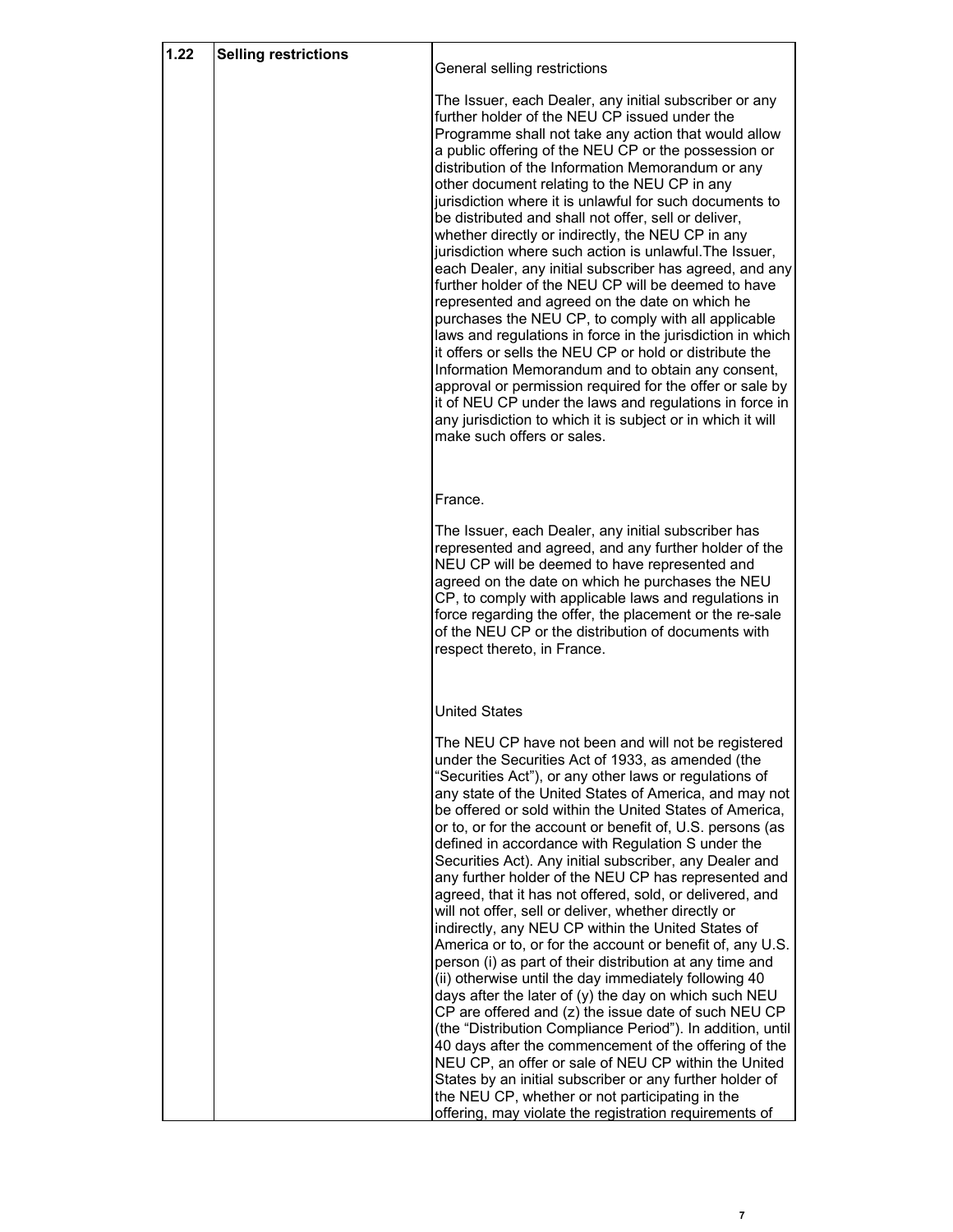|      |                                                          | the Securities Act.                                                                                                                                                                                                                                                                                                                                                                                                                                                                                                                                                                                              |
|------|----------------------------------------------------------|------------------------------------------------------------------------------------------------------------------------------------------------------------------------------------------------------------------------------------------------------------------------------------------------------------------------------------------------------------------------------------------------------------------------------------------------------------------------------------------------------------------------------------------------------------------------------------------------------------------|
|      |                                                          | Any initial subscriber, any Dealer and any further<br>holder of the NEU CP has also agreed that it will send<br>to each distributor, initial subscriber or person to which<br>it sells NEU CP during the 40-day period (as referred<br>to here above) a notice setting out the selling and<br>offering restrictions of the NEU CP in the United States<br>of America or to, or for the account or benefit of, US<br>persons. The NEU CP will be offered and sold only<br>outside the United States to persons other than US<br>persons (as defined in accordance with Regulation S<br>under the Securities Act). |
| 1.23 | <b>Taxation</b>                                          | The Issuer is not bound to indemnify any holder of the<br>NEU CP in case of taxes which are payable under<br>French law or any other foreign law in respect of the<br>principal of, or the interest on, the NEU CP except for<br>any stamp or registration taxes payable by the Issuer<br>under French law.                                                                                                                                                                                                                                                                                                      |
| 1.24 | <b>Involvement of national</b><br>authorities            | Banque de France                                                                                                                                                                                                                                                                                                                                                                                                                                                                                                                                                                                                 |
| 1.25 | Contact(s)                                               | philippe.mills@sfil.fr<br>The person in charge of the Programme:<br><b>Funding and Treasury Desk</b><br><b>SFIL</b><br>1-3 rue du passeur de Boulogne<br>92130 Issy-les-Moulineaux - France<br>Tel: +33.(0)1.30.13.39.09<br>Email address: SFIL SDM LiqTreso@SFIL.FR<br>The person in charge of the update of the Programme<br>is :<br>Legal Department - Capital Market<br><b>SFIL</b><br>1-3 rue du passeur de Boulogne<br>92130 Issy-les-Moulineaux - France<br>Tel: +33.(0)1.73.28.89.47/+33.(0)1.73.28.89.77<br>Email address: DJMF@SFIL.FR                                                                 |
| 1.26 | Additional information on the<br>programme               | Optional                                                                                                                                                                                                                                                                                                                                                                                                                                                                                                                                                                                                         |
| 1.27 | Language of the information<br>memorandum which prevails | English                                                                                                                                                                                                                                                                                                                                                                                                                                                                                                                                                                                                          |

**8**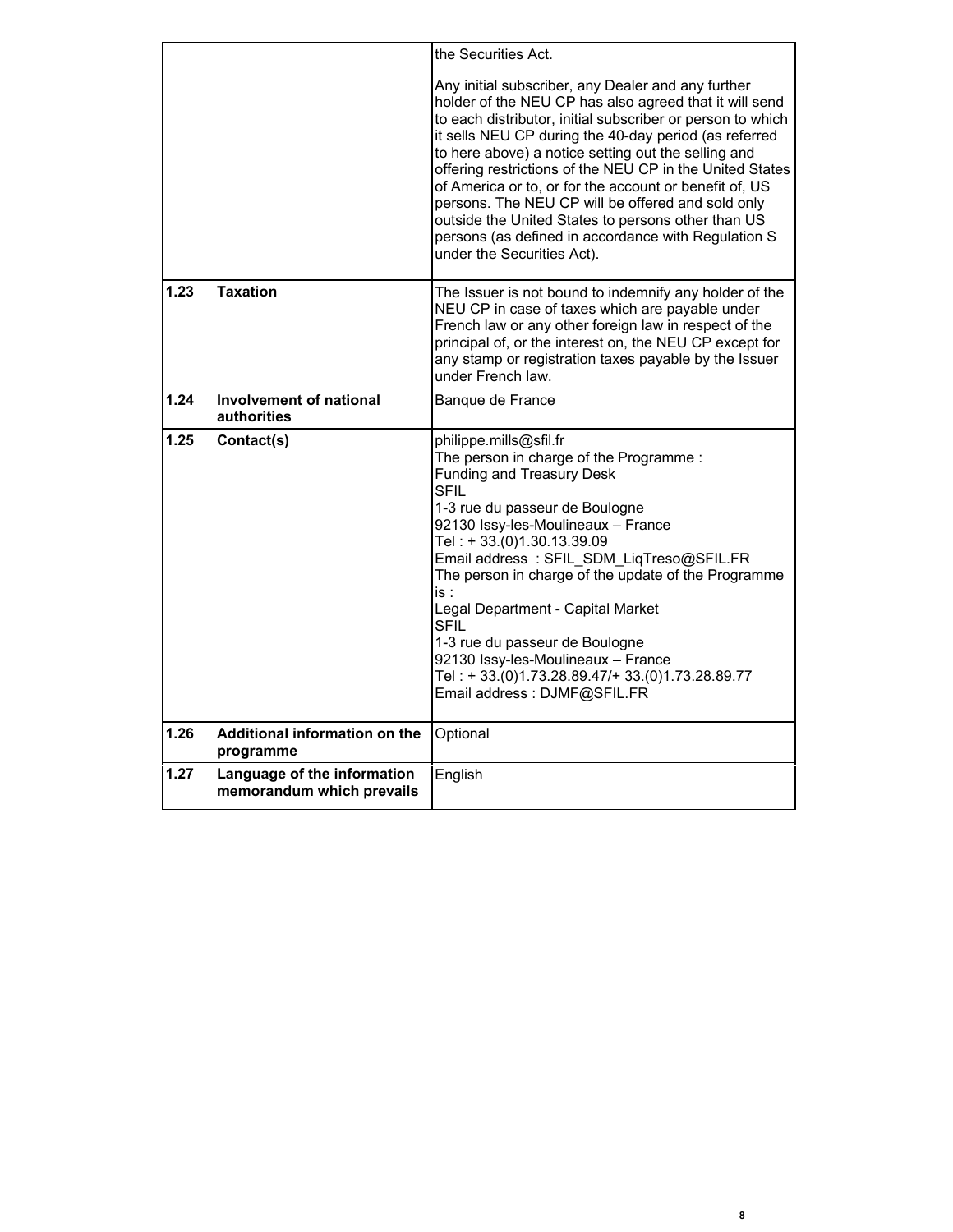#### **2 DESCRIPTION OF THE ISSUER**

### **Article D. 213-9, 2° of the French monetary and financial code and Article 7, 3° of the Order of 30 May 2016 and subsequent amendments**

| 2.1 | Legal name                                                                                    | <b>SFIL</b>                                                                                                                                                                                                                                                                                                                                                                                                                                                                                                                                                                                                                                                                                                                                                                                                                                                                                                                                                                                                                                                                                                                                                                                                                                                                                                           |
|-----|-----------------------------------------------------------------------------------------------|-----------------------------------------------------------------------------------------------------------------------------------------------------------------------------------------------------------------------------------------------------------------------------------------------------------------------------------------------------------------------------------------------------------------------------------------------------------------------------------------------------------------------------------------------------------------------------------------------------------------------------------------------------------------------------------------------------------------------------------------------------------------------------------------------------------------------------------------------------------------------------------------------------------------------------------------------------------------------------------------------------------------------------------------------------------------------------------------------------------------------------------------------------------------------------------------------------------------------------------------------------------------------------------------------------------------------|
| 2.2 | Legal form/status, governing Legal form/status :<br>law of the issuer and<br>competent courts | Company limited by shares (société anonyme)<br>incorporated and organized in accordance with<br>Luxembourg<br>Governing law of the issuer:<br>Monetary financial Institution // Credit institution,<br>investment firm and CDC under the conditions set<br>out in art. L 213-3.1 of the French Monetary and<br><b>Financial Code</b><br>Competent courts :<br>TRIBUNAL DE COMMERCE DE NANTERRE                                                                                                                                                                                                                                                                                                                                                                                                                                                                                                                                                                                                                                                                                                                                                                                                                                                                                                                        |
| 2.3 | Date of incorporation                                                                         | 29/12/1999                                                                                                                                                                                                                                                                                                                                                                                                                                                                                                                                                                                                                                                                                                                                                                                                                                                                                                                                                                                                                                                                                                                                                                                                                                                                                                            |
| 2.4 | Registered office or<br>equivalent (legal address)<br>and main administrative<br>office       | Registered office:<br>1-3 RUE DU PASSEUR DE BOULOGNE<br>92130<br><b>ISSY LES MOULINEAUX</b><br><b>FRANCE</b>                                                                                                                                                                                                                                                                                                                                                                                                                                                                                                                                                                                                                                                                                                                                                                                                                                                                                                                                                                                                                                                                                                                                                                                                          |
| 2.5 | <b>Registration number, place</b><br>of registration and LEI                                  | Registration number: 428 782 585<br>LEI: 549300HFEHJOXGE4ZE63                                                                                                                                                                                                                                                                                                                                                                                                                                                                                                                                                                                                                                                                                                                                                                                                                                                                                                                                                                                                                                                                                                                                                                                                                                                         |
| 2.6 | <b>Issuer's mission summary</b>                                                               | The company is a credit institution, licensed by the<br>Autorité de contrôle prudentiel et de résolution,<br>whose purpose is to carry out on a regular basis:<br>(a) any banking transactions, within the meaning of<br>article L.311-1 of the French Monetary and Financial<br>Code;<br>(b) any transactions relating to those transactions<br>referred to in (a) above, including the investment,<br>subscription, purchase, management, custody and<br>sale of financial securities and any financial products;<br>(c) any transactions involving the receipt of funds<br>from its shareholders and the société de crédit<br>foncier controlled by the company;<br>(d) pursuant to article L.513-15 of the French<br>monetary and financial code, any services relating to<br>the management and recovery of exposures, debt<br>securities and other securities, bonds, or other<br>resources provided for in article L.513-2 of the<br>French Monetary and Financial Code, of a duly<br>authorized société de crédit foncier controlled by the<br>company;<br>(e) the provision of services on behalf of third parties<br>with a view to carrying out banking transactions;<br>each in connection with credit transactions for the<br>local public sector in France and export credit<br>refinancing operations. |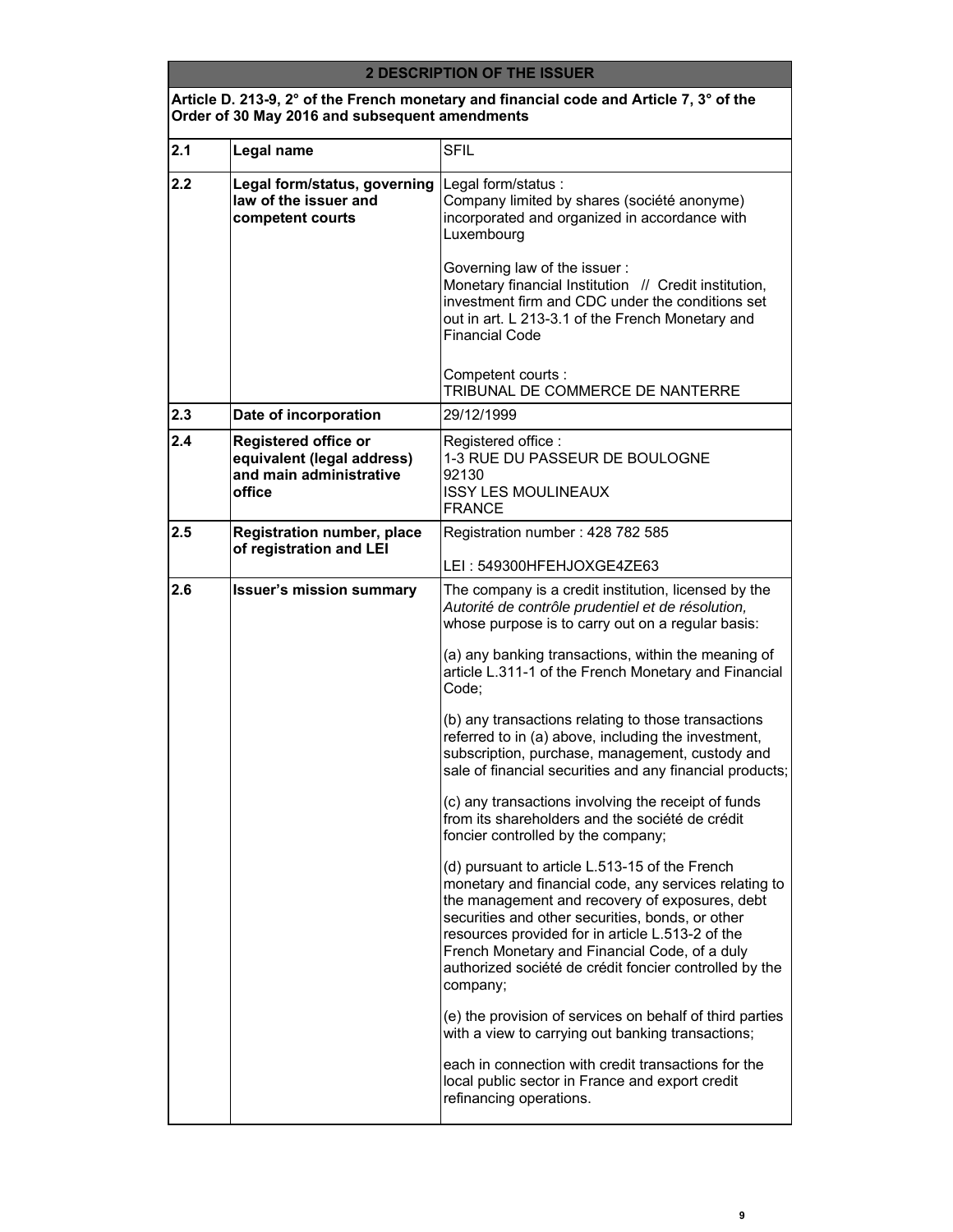| 2.7   | <b>Brief description of current</b><br>activities                                       | The SFIL Group successfully discharged its key<br>responsibilities:                                                                                                                                                                                                                                                                                                                                                                                                                  |
|-------|-----------------------------------------------------------------------------------------|--------------------------------------------------------------------------------------------------------------------------------------------------------------------------------------------------------------------------------------------------------------------------------------------------------------------------------------------------------------------------------------------------------------------------------------------------------------------------------------|
|       |                                                                                         | • financing, within a strictly defined framework, loans<br>initially granted by La Banque Postale to eligible[1]<br>local government entities and public hospitals via<br>Caisse Française de Financement Local ("CAFFIL")<br>issued Obligations Foncières;                                                                                                                                                                                                                          |
|       |                                                                                         | • refinancing large export credit contracts;                                                                                                                                                                                                                                                                                                                                                                                                                                         |
|       |                                                                                         | • SFIL's provision of specialized services to La<br>Banque Postale and CAFFIL to enable the system to<br>function correctly;                                                                                                                                                                                                                                                                                                                                                         |
|       |                                                                                         | • the continuation and near-completion, in line with<br>the State's public finances management objectives<br>and SFIL's strategic interests, of the program to<br>reduce the sensitivity of certain structured loans held<br>on CAFFIL's balance sheet when SFIL was created.                                                                                                                                                                                                        |
|       |                                                                                         | Detailed information about the Issuer's business<br>activity can be found on pages 18 to 25 of the 2020<br>Financial Report of SFIL, available at the following<br>internet address: https://sfil.fr/infos-<br>financieres/publications/                                                                                                                                                                                                                                             |
|       |                                                                                         | [1] Eligibility within the meaning of the law on<br>sociétés de crédit foncier, pursuant to which on-<br>balance sheet hedging assets can be considered<br>collateral for issued covered bonds.                                                                                                                                                                                                                                                                                      |
| 2.8   | Capital                                                                                 | 130,000,150.00 EURO                                                                                                                                                                                                                                                                                                                                                                                                                                                                  |
|       |                                                                                         | Decomposition of the capital :<br>As at the date hereof, SFIL's issued share capital<br>amounts to 130,000,150 euros divided into 9 285<br>725 shares of 14 euros of nominal value.<br>The shares are divided into two categories: 7 428<br>580 ordinary shares, and 1 857 145 preference<br>shares issued pursuant to the provisions of Articles<br>L. 228-11 of the French Code de Commerce whose<br>rights and obligations are set out in the Articles of<br>Association of SFIL. |
| 2.8.1 | <b>Amount of capital</b><br>subscribed and fully paid                                   | 130,000,150.00 EURO                                                                                                                                                                                                                                                                                                                                                                                                                                                                  |
| 2.8.2 | <b>Amount of capital</b><br>subscribed and not fully paid                               | Not applicable                                                                                                                                                                                                                                                                                                                                                                                                                                                                       |
| 2.9   | List of main shareholders                                                               | Shareholders:<br>CAISSE DES DEPOTS (99.99 %)                                                                                                                                                                                                                                                                                                                                                                                                                                         |
| 2.10  | Regulated markets on which<br>the shares or debt securities<br>of the issuer are listed | Regulated markets on which the debt securities are<br>listed:<br><b>EURONEXT PARIS</b>                                                                                                                                                                                                                                                                                                                                                                                               |
| 2.11  | <b>Composition of governing</b><br>bodies and supervisory                               | Philippe Mills, Directeur Général                                                                                                                                                                                                                                                                                                                                                                                                                                                    |
|       | bodies                                                                                  | Pierre Sorbets, Président du Conseil d'Administration                                                                                                                                                                                                                                                                                                                                                                                                                                |
|       |                                                                                         | François Laugier, Directeur Général Délégué                                                                                                                                                                                                                                                                                                                                                                                                                                          |
|       |                                                                                         | Olivier Fabas, Administrateur                                                                                                                                                                                                                                                                                                                                                                                                                                                        |
|       |                                                                                         | Sandrine Barbosa, Administratrice                                                                                                                                                                                                                                                                                                                                                                                                                                                    |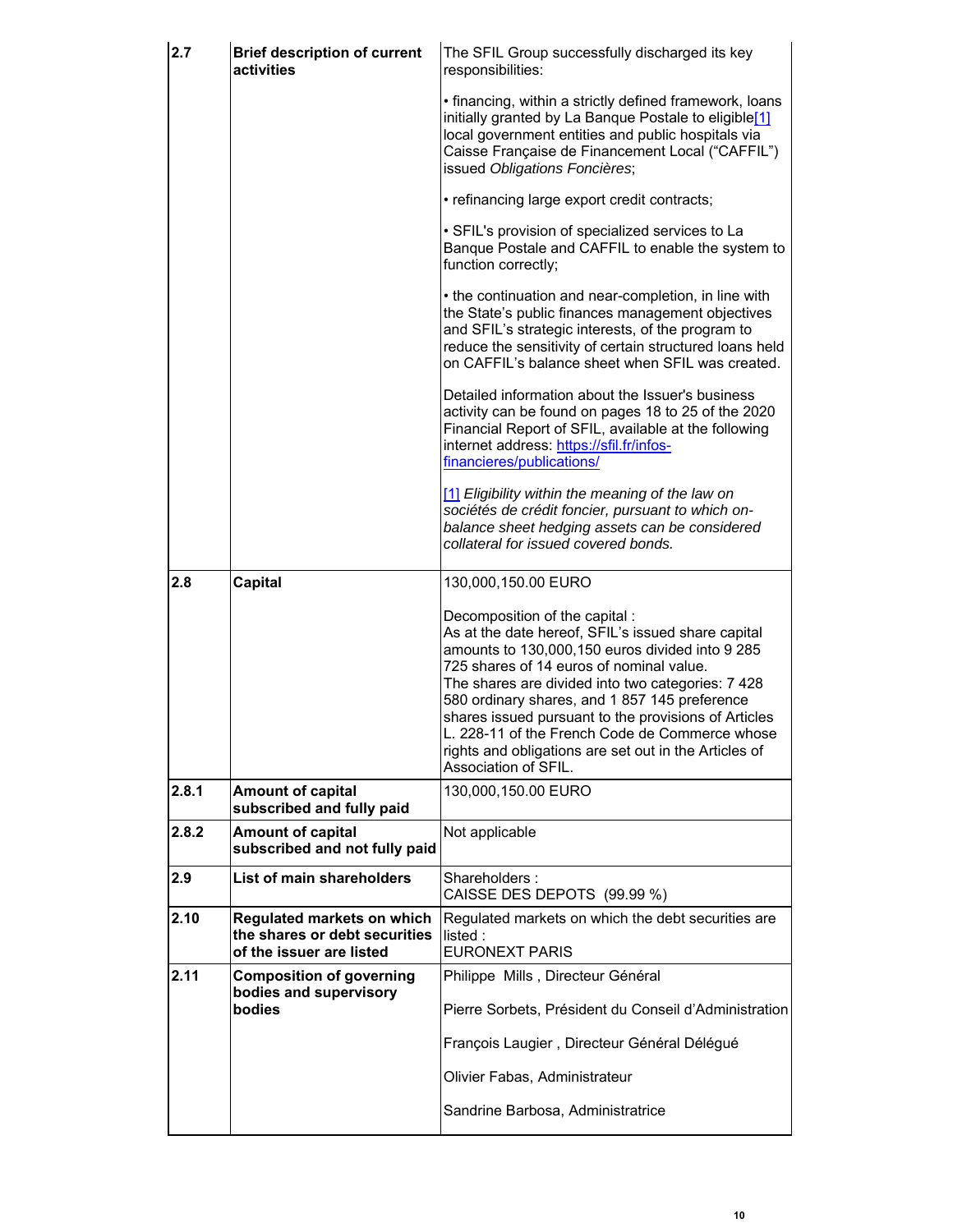|        |                                                                                                                                                    | Serge Bayard, Administrateur                                                                                                                                                                                                                                                                                                                                                                                                                                                                                                                                                                                                                                                                                                                                                                                                                                                                 |
|--------|----------------------------------------------------------------------------------------------------------------------------------------------------|----------------------------------------------------------------------------------------------------------------------------------------------------------------------------------------------------------------------------------------------------------------------------------------------------------------------------------------------------------------------------------------------------------------------------------------------------------------------------------------------------------------------------------------------------------------------------------------------------------------------------------------------------------------------------------------------------------------------------------------------------------------------------------------------------------------------------------------------------------------------------------------------|
|        |                                                                                                                                                    | Virginie Chapron du Jeu, Administratrice                                                                                                                                                                                                                                                                                                                                                                                                                                                                                                                                                                                                                                                                                                                                                                                                                                                     |
|        |                                                                                                                                                    | Brigitte Daurelle, Administratrice                                                                                                                                                                                                                                                                                                                                                                                                                                                                                                                                                                                                                                                                                                                                                                                                                                                           |
|        |                                                                                                                                                    | Laetitia Dordain, Administratrice                                                                                                                                                                                                                                                                                                                                                                                                                                                                                                                                                                                                                                                                                                                                                                                                                                                            |
|        |                                                                                                                                                    | Eckhart Forst, Administrateur                                                                                                                                                                                                                                                                                                                                                                                                                                                                                                                                                                                                                                                                                                                                                                                                                                                                |
|        |                                                                                                                                                    | Frédéric Guillemin, Administrateur                                                                                                                                                                                                                                                                                                                                                                                                                                                                                                                                                                                                                                                                                                                                                                                                                                                           |
|        |                                                                                                                                                    | Catherine Kopp, Administratrice                                                                                                                                                                                                                                                                                                                                                                                                                                                                                                                                                                                                                                                                                                                                                                                                                                                              |
|        |                                                                                                                                                    | Cécile Latil-Bouculat, Administratrice                                                                                                                                                                                                                                                                                                                                                                                                                                                                                                                                                                                                                                                                                                                                                                                                                                                       |
|        |                                                                                                                                                    | Pierre Laurent, Administrateur                                                                                                                                                                                                                                                                                                                                                                                                                                                                                                                                                                                                                                                                                                                                                                                                                                                               |
|        |                                                                                                                                                    | Fabienne Moreau, Administratrice                                                                                                                                                                                                                                                                                                                                                                                                                                                                                                                                                                                                                                                                                                                                                                                                                                                             |
|        |                                                                                                                                                    | Quentin De Nantes, Administrateur                                                                                                                                                                                                                                                                                                                                                                                                                                                                                                                                                                                                                                                                                                                                                                                                                                                            |
| 2.12   | <b>Accounting method for</b><br>consolidated accounts (or<br>failing that, for the annual<br>accounts)                                             | Accounting method for consolidated accounts:<br><b>IFRS</b>                                                                                                                                                                                                                                                                                                                                                                                                                                                                                                                                                                                                                                                                                                                                                                                                                                  |
| 2.13   | <b>Accounting year</b>                                                                                                                             | Starting on 01/01 ending on 31/12                                                                                                                                                                                                                                                                                                                                                                                                                                                                                                                                                                                                                                                                                                                                                                                                                                                            |
| 2.13.1 | Date of the last general<br>annual meeting of<br>shareholders (or equivalent<br>thereof) which has ruled on<br>the last financial year<br>accounts | 28/05/2021                                                                                                                                                                                                                                                                                                                                                                                                                                                                                                                                                                                                                                                                                                                                                                                                                                                                                   |
| 2.14   | <b>Fiscal year</b>                                                                                                                                 | Starting on 01/01 ending on 31/12                                                                                                                                                                                                                                                                                                                                                                                                                                                                                                                                                                                                                                                                                                                                                                                                                                                            |
| 2.15   | Auditors of the issuer, who<br>have audited the issuer's<br>annual accounts                                                                        |                                                                                                                                                                                                                                                                                                                                                                                                                                                                                                                                                                                                                                                                                                                                                                                                                                                                                              |
| 2.15.1 | <b>Auditors</b>                                                                                                                                    | $Holder(s)$ :<br><b>KPMG SA</b><br>Tour Eqho, 2, avenue Gambetta<br>92066 Paris-La-Défense Cedex France<br>PricewaterhouseCoopers Audit<br>63, rue de Villiers<br>92200 Neuilly sur Seine                                                                                                                                                                                                                                                                                                                                                                                                                                                                                                                                                                                                                                                                                                    |
| 2.15.2 | Auditors report on the<br>accuracy of the accounting<br>and financial information                                                                  | The 2019 financial statements of SFIL have been<br>certified by the statutory auditors on 31 March 2020.<br>The report of the statutory auditors on the 2019<br>financial statements can be found on page 171 to<br>173 of the 2019 Financial Report of SFIL. The 2019<br>consolidated financial statements of SFIL have been<br>certified by the statutory auditors on 31 March 2020.<br>The report of the statutory auditors on the 2019<br>consolidated financial statements can be found on<br>page 142 to 146 of the 2019 Financial Report of<br>SFIL. The 2020 financial statements of SFIL have<br>been certified by the statutory auditors on 30 March<br>2021.<br>The report of the statutory auditors on the 2020<br>financial statements can be found on page 196 to<br>199 of the 2020 Financial Report of SFIL. The 2020<br>consolidated financial statements of SFIL have been |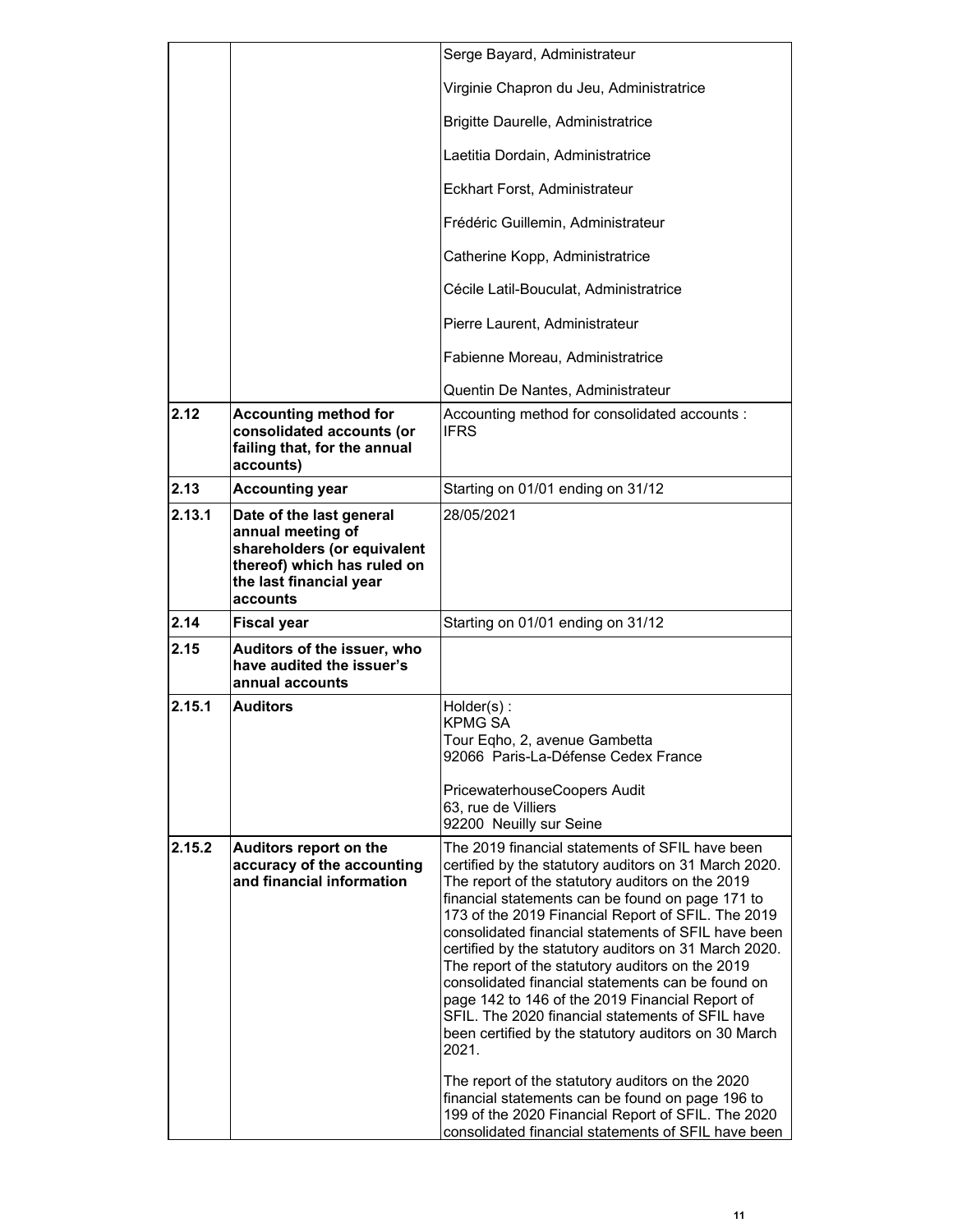|      |                                              | certified by the statutory auditors on 30 March 2020.<br>The report of the statutory auditors on the 2020<br>consolidated financial statements can be found on<br>page 164 to 169 of the 2020 Financial Report of<br>SFIL.                                                                                                                                                                                                                                                                                                                                                                                                                                                                                                                                                                                                                                                                            |
|------|----------------------------------------------|-------------------------------------------------------------------------------------------------------------------------------------------------------------------------------------------------------------------------------------------------------------------------------------------------------------------------------------------------------------------------------------------------------------------------------------------------------------------------------------------------------------------------------------------------------------------------------------------------------------------------------------------------------------------------------------------------------------------------------------------------------------------------------------------------------------------------------------------------------------------------------------------------------|
| 2.16 | Other equivalent<br>programmes of the issuer | Notes under Euro Medium Term Notes for a<br>maximum global amount of EUR 15 billion may be<br>listed on Euronext Paris.                                                                                                                                                                                                                                                                                                                                                                                                                                                                                                                                                                                                                                                                                                                                                                               |
| 2.17 | Rating of the issuer                         | Optional                                                                                                                                                                                                                                                                                                                                                                                                                                                                                                                                                                                                                                                                                                                                                                                                                                                                                              |
| 2.18 | Additional information on the<br>issuer      | Throughout 2020, marked by the Covid-19 health<br>crisis and its consequences on the economy, SFIL<br>continued to carry out all of its refinancing missions,<br>via its subsidiary Caisse Française de Financement<br>Local, loans granted by La Banque Postale to local<br>authorities and public health institutions, the<br>provision of specialized services to La Banque<br>Postale and Caisse Française de Financement Local<br>and the refinancing of export credit. It was also<br>during the first half of 2020 that SFIL adopted a<br>raison d'être inserted in its by-laws "Financing a<br>sustainable future by sustainably and responsibly<br>supporting the development of the regions and the<br>international activity of large companies.                                                                                                                                           |
|      |                                              | The French local public sector financing activity had<br>a very strong year despite the crisis. The EUR 5.6<br>billion production is close (-3%) to that of 2019, even<br>though 2019 was a record year. As part of the<br>national mobilization to fight Covid-19, SFIL has<br>decided to deploy two approaches to support<br>borrowers faced with difficulties due to the health<br>crisis: one, proactive and systematic, by proposing<br>payment terms to all healthcare entities in<br>recognition of their exceptional involvement in the<br>Covid-19 pandemic. SFIL proposed payment terms<br>of 180 days to these borrowers for all of their loan<br>contract with maturities between March 12 and June<br>30, 2020, without any late interest or penalties being<br>invoiced. As at December 31, 2020, 27 public health<br>institutions had benefited from these payment terms<br>from SFIL. |
|      |                                              | The other approach is to respond to requests from<br>local authorities and equivalent faced with temporary<br>cash flow difficulties due to the health crisis caused<br>by the decline in revenue from specific activities,<br>related to economic and touristic activities (cinemas,<br>swimming pools, car parks, thermal baths, etc.), on a<br>case by case basis. As of December 31, 2020, 65<br>local authorities have requested SFIL to obtain<br>payment terms, which represented only 0.6% of local<br>authorities with maturities over this period and less<br>than 2% by amount.                                                                                                                                                                                                                                                                                                            |
|      |                                              | As regards the export credit refinancing activity,<br>SFIL, which has been involved in all French export<br>credit cruise ships financing transactions concluded<br>since 2016, is part of the approach developed jointly<br>by the European export credit insurance agencies to<br>provide liquidity support for cruise lines, faced with<br>an abrupt shutdown of their activity. This consists of<br>deferring the repayment of the principal amount of<br>the credits. For SFIL, the amount concerned is                                                                                                                                                                                                                                                                                                                                                                                          |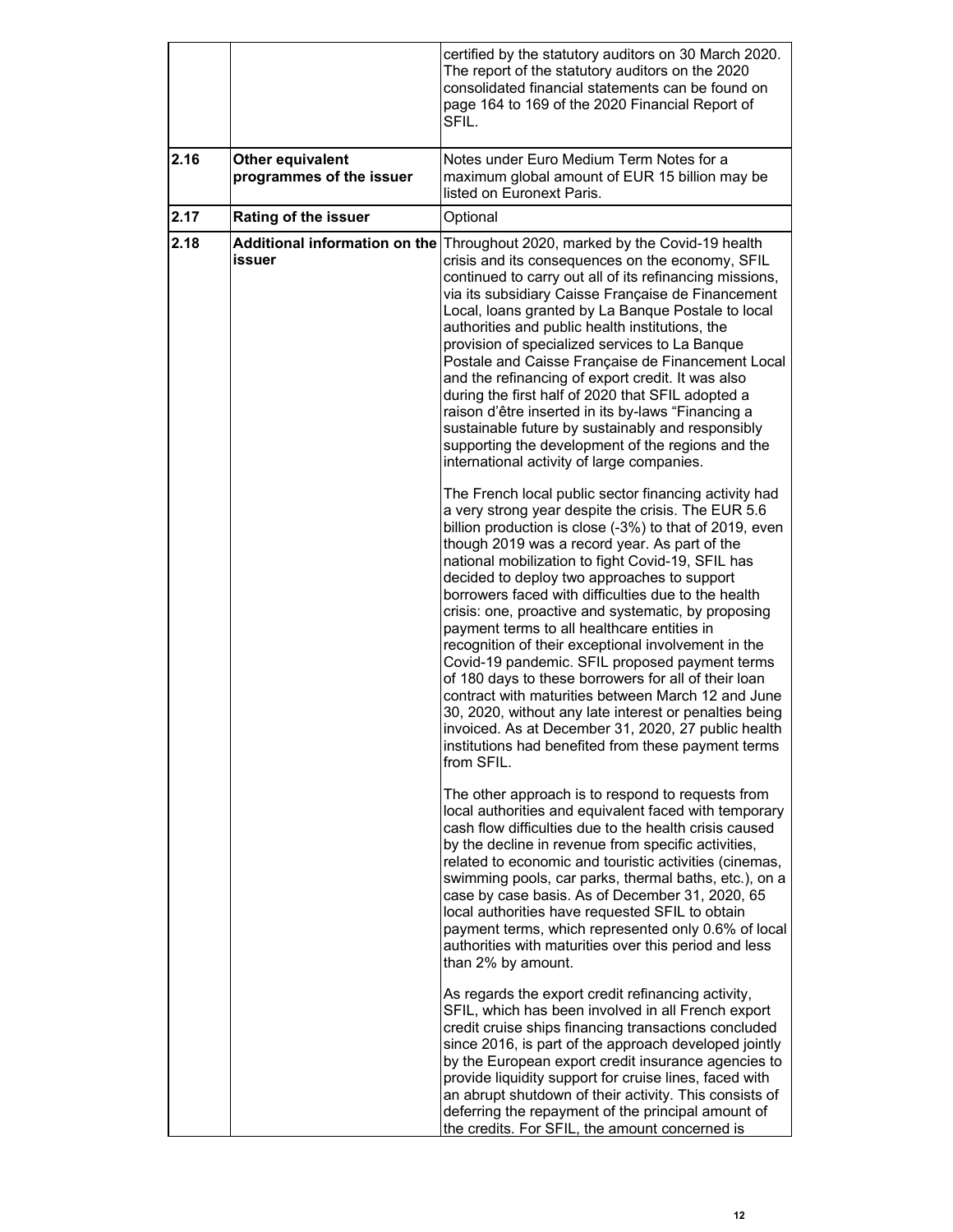|  | slightly less than EUR 68 million. In the other credit<br>export sectors concerned, the impact of the<br>successive lockdown periods in the different regions<br>of the world, led, in the short term, to a slowdown in<br>on-going negotiations for certain projects. However,<br>over the medium term and as part of the economic<br>recovery, the use of SFIL export credit and<br>refinancing could play a counter-cyclical role. During<br>the year, this resulted in an increase of around 40%<br>in bank requests on files in the preliminary phase.<br>This trend indicates a possible greater use of export<br>credit and SFIL refinancing in the coming months<br>and years.                                                                                                                                                                                                                                                                                                                                                                                                                                                                                                                                                                                                                                                                                                                                                                 |
|--|--------------------------------------------------------------------------------------------------------------------------------------------------------------------------------------------------------------------------------------------------------------------------------------------------------------------------------------------------------------------------------------------------------------------------------------------------------------------------------------------------------------------------------------------------------------------------------------------------------------------------------------------------------------------------------------------------------------------------------------------------------------------------------------------------------------------------------------------------------------------------------------------------------------------------------------------------------------------------------------------------------------------------------------------------------------------------------------------------------------------------------------------------------------------------------------------------------------------------------------------------------------------------------------------------------------------------------------------------------------------------------------------------------------------------------------------------------|
|  | The impact of the crisis on credit risk was very<br>limited since, as of December 31, 2020, the 65<br>French borrowers who had requested new payment<br>terms representing a maturity amount of EUR 18.6<br>million, 55 of which reimbursed their maturities in line<br>with the agreed deadline. Overall, balances due<br>resulting from payment delays only amounted to<br>EUR 0.9 million at the end of 2020. The only<br>significant impact on credit risk concerns the cruise<br>sector, whose debt is fully guaranteed by Bpifrance<br>Assurance Export in the name and on behalf of the<br>French State in principal and interest, and which will<br>have generated an increase in provisions of EUR<br>14.8 million at the end of 2020. With regard to<br>liquidity, the health crisis did not affect the SFIL<br>Group's issuance program overall during the year<br>2020. This amounted to EUR 7.2 billion in 2020, i.e.<br>EUR 1.1 billion more than in 2019. The normalization<br>of the financial markets from mid-April, thanks in<br>particular to the vigorous and rapid action of the<br>central banks, enabled the SFIL Group to resume its<br>financing program, which it had voluntarily<br>interrupted for one month given the level of<br>refinancing spreads. It was thus able to complete the<br>entire annual financing plan scheduled from the end<br>of November, at an average level of spread in line<br>with the budget. |
|  | As in 2019, the SFIL Group's social issues program<br>was rewarded twice by the financial press:<br>Environmental Finance Bond Awards 2020 - Best<br>social bond - asset based and covered bonds;<br>Covered Bond Report Awards for Excellence 2020 -<br>Best ESG Issue. SFIL and CAFFIL's investor base<br>continued to grow in 2020. Liquidity risk was closely<br>monitored throughout the year and liquidity stress<br>tests were carried out regularly to check the group's<br>ability to withstand prolonged market closures.                                                                                                                                                                                                                                                                                                                                                                                                                                                                                                                                                                                                                                                                                                                                                                                                                                                                                                                    |
|  | The induced effects of market volatility as a result of<br>the pandemic on valuation standards within the<br>framework of the IFRS 9 accounting standards and<br>liquidity requirements was also a point of<br>attention. Other risks particularly monitored during the<br>period include operational risks for the group, cyber<br>risk and the risk of fraud for which protection<br>measures were regularly reinforced. All of these risks<br>were subject to specific monitoring and regular<br>reporting to the European banking supervisor. The<br>main regulatory ratios remained at very high levels,                                                                                                                                                                                                                                                                                                                                                                                                                                                                                                                                                                                                                                                                                                                                                                                                                                          |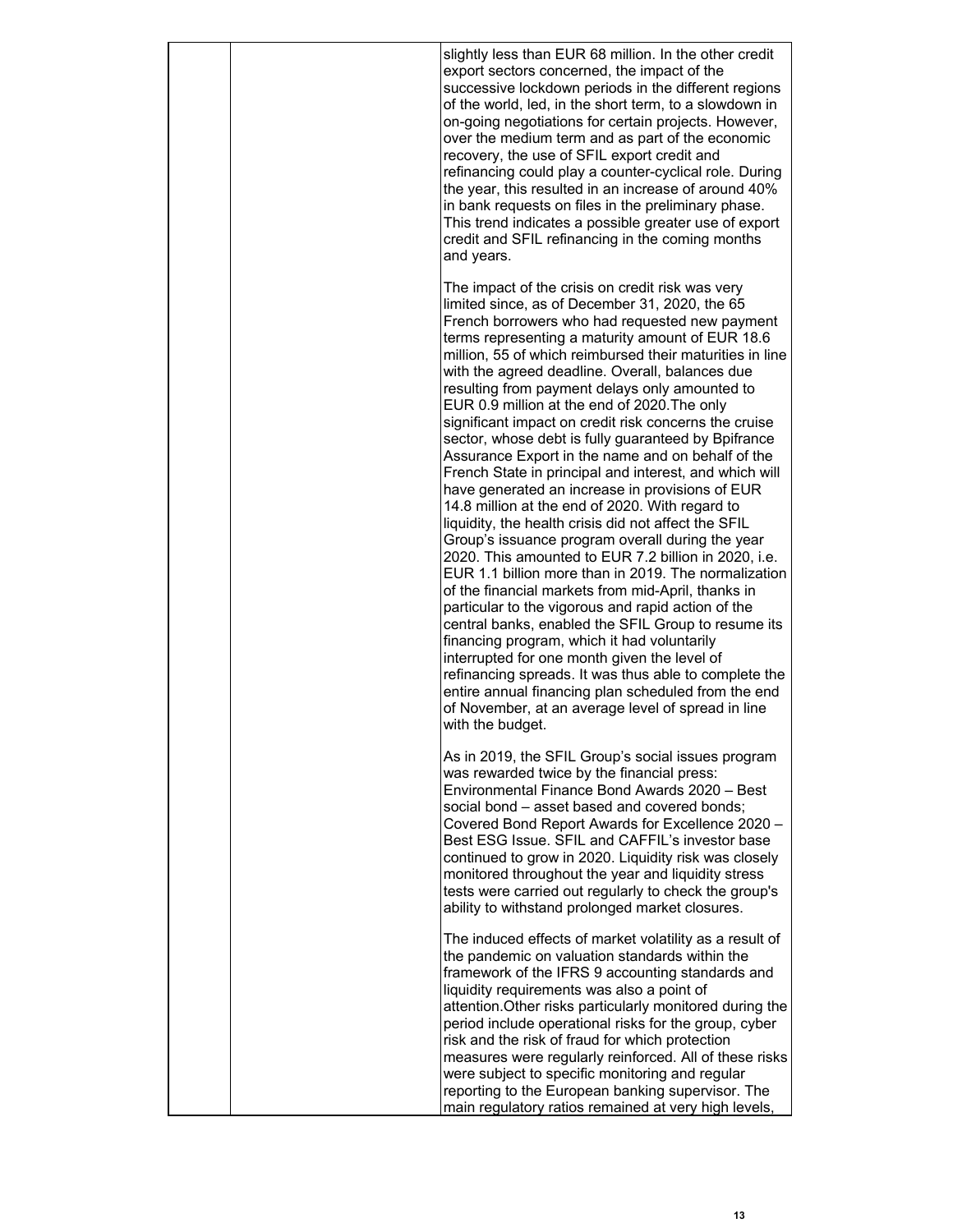| The group's CET1 ratio stands at 29.4% as of<br>December 31, 2020, confirming its unswerving<br>financial stability. The LCR liquidity ratio stands at<br>193%, for SFIL on a consolidated basis.<br>The impact of the health crisis on SFIL's financial<br>results was limited as of December 31, 2020. Indeed,<br>the context of volatility and deterioration in financial<br>markets, particularly in the first half of 2020, led to<br>changes in the value of financial assets and liabilities<br>as well as hedging instruments with an overall impact<br>of EUR -29 million on the Net banking income at end<br>June 2020. In view of the normalization of the<br>financial markets during the second half of 2020, this<br>impact has been eliminated at December 31, 2020.<br>Hence, the Group's accounting income at end<br>December was EUR +44 million, close to the<br>recurring net income, which precisely adjusts the<br>impact of changes in the valuation of balance sheet<br>items, in particular non-SPPI loans, which reached<br>EUR +42 million.<br>Overall, the management of the acute phase of the<br>health crisis was a triple success for SFIL from the<br>point of view of protecting the health of its<br>employees, maintaining operational capacity and<br>demonstrating the resilience of its business model.<br>As a public development bank, SFIL will be able to<br>provide all its support to the public policies required<br>for economic recovery, whether for financing the<br>local public sector and French hospitals or for<br>financing exports.<br>The SFIL Group, via its subsidiary Caisse Française<br>de Financement Local (CAFFIL), finances loans<br>granted by La Banque Postale to French local<br>authorities and public hospitals. The scheme was<br>renewed until 2026 when SFIL changed its<br>shareholding structure on September 30, 2020. The<br>SFIL/La Banque Postale system demonstrated its<br>performance by maintaining its position as leader in<br>the financing of the French local public sector, which<br>it has held since 2015. In fact, during the year 2020,<br>this system proved its resilience by the production of<br>an amount of EUR 5.6 billion of loans (down by only<br>3% compared to 2019 which showed an increase of<br>more than 55% compared to 2018) and maintaining<br>a similar market share. The market for financing local<br>authorities and public hospitals remained dynamic in<br>2020 despite the impact of the electoral cycle for the<br>municipal block, with increased loans for the regions,<br>and departments. At the same time, CAFFIL<br>acquired EUR 4.6 billion in loans initiated by La<br>Banque Postale. This is the highest level of loans<br>acquired since the creation of SFIL Group and the<br>launch of its partnership with La Banque Postale in<br>2013. Since the partnership began, the total volume<br>of loans acquired stands at EUR 24.5 billion. It<br>should also be noted that with the launch of its range<br>of green loans in 2019, the scheme reached EUR<br>1,154 million in green loans to local authorities at the | with little fluctuation. |
|-------------------------------------------------------------------------------------------------------------------------------------------------------------------------------------------------------------------------------------------------------------------------------------------------------------------------------------------------------------------------------------------------------------------------------------------------------------------------------------------------------------------------------------------------------------------------------------------------------------------------------------------------------------------------------------------------------------------------------------------------------------------------------------------------------------------------------------------------------------------------------------------------------------------------------------------------------------------------------------------------------------------------------------------------------------------------------------------------------------------------------------------------------------------------------------------------------------------------------------------------------------------------------------------------------------------------------------------------------------------------------------------------------------------------------------------------------------------------------------------------------------------------------------------------------------------------------------------------------------------------------------------------------------------------------------------------------------------------------------------------------------------------------------------------------------------------------------------------------------------------------------------------------------------------------------------------------------------------------------------------------------------------------------------------------------------------------------------------------------------------------------------------------------------------------------------------------------------------------------------------------------------------------------------------------------------------------------------------------------------------------------------------------------------------------------------------------------------------------------------------------------------------------------------------------------------------------------------------------------------------------------------------------------------------------------------------------------------------------------------------------------------------------------------------------------------------------------------------------------------------------------------------------------------------------------------------------------------------------------------------------------------------------------------------------------------------------------------------------------------------------------------------------------|--------------------------|
|                                                                                                                                                                                                                                                                                                                                                                                                                                                                                                                                                                                                                                                                                                                                                                                                                                                                                                                                                                                                                                                                                                                                                                                                                                                                                                                                                                                                                                                                                                                                                                                                                                                                                                                                                                                                                                                                                                                                                                                                                                                                                                                                                                                                                                                                                                                                                                                                                                                                                                                                                                                                                                                                                                                                                                                                                                                                                                                                                                                                                                                                                                                                                             |                          |
|                                                                                                                                                                                                                                                                                                                                                                                                                                                                                                                                                                                                                                                                                                                                                                                                                                                                                                                                                                                                                                                                                                                                                                                                                                                                                                                                                                                                                                                                                                                                                                                                                                                                                                                                                                                                                                                                                                                                                                                                                                                                                                                                                                                                                                                                                                                                                                                                                                                                                                                                                                                                                                                                                                                                                                                                                                                                                                                                                                                                                                                                                                                                                             |                          |
|                                                                                                                                                                                                                                                                                                                                                                                                                                                                                                                                                                                                                                                                                                                                                                                                                                                                                                                                                                                                                                                                                                                                                                                                                                                                                                                                                                                                                                                                                                                                                                                                                                                                                                                                                                                                                                                                                                                                                                                                                                                                                                                                                                                                                                                                                                                                                                                                                                                                                                                                                                                                                                                                                                                                                                                                                                                                                                                                                                                                                                                                                                                                                             |                          |
| end of 2020. Since the French State entrusted it with                                                                                                                                                                                                                                                                                                                                                                                                                                                                                                                                                                                                                                                                                                                                                                                                                                                                                                                                                                                                                                                                                                                                                                                                                                                                                                                                                                                                                                                                                                                                                                                                                                                                                                                                                                                                                                                                                                                                                                                                                                                                                                                                                                                                                                                                                                                                                                                                                                                                                                                                                                                                                                                                                                                                                                                                                                                                                                                                                                                                                                                                                                       |                          |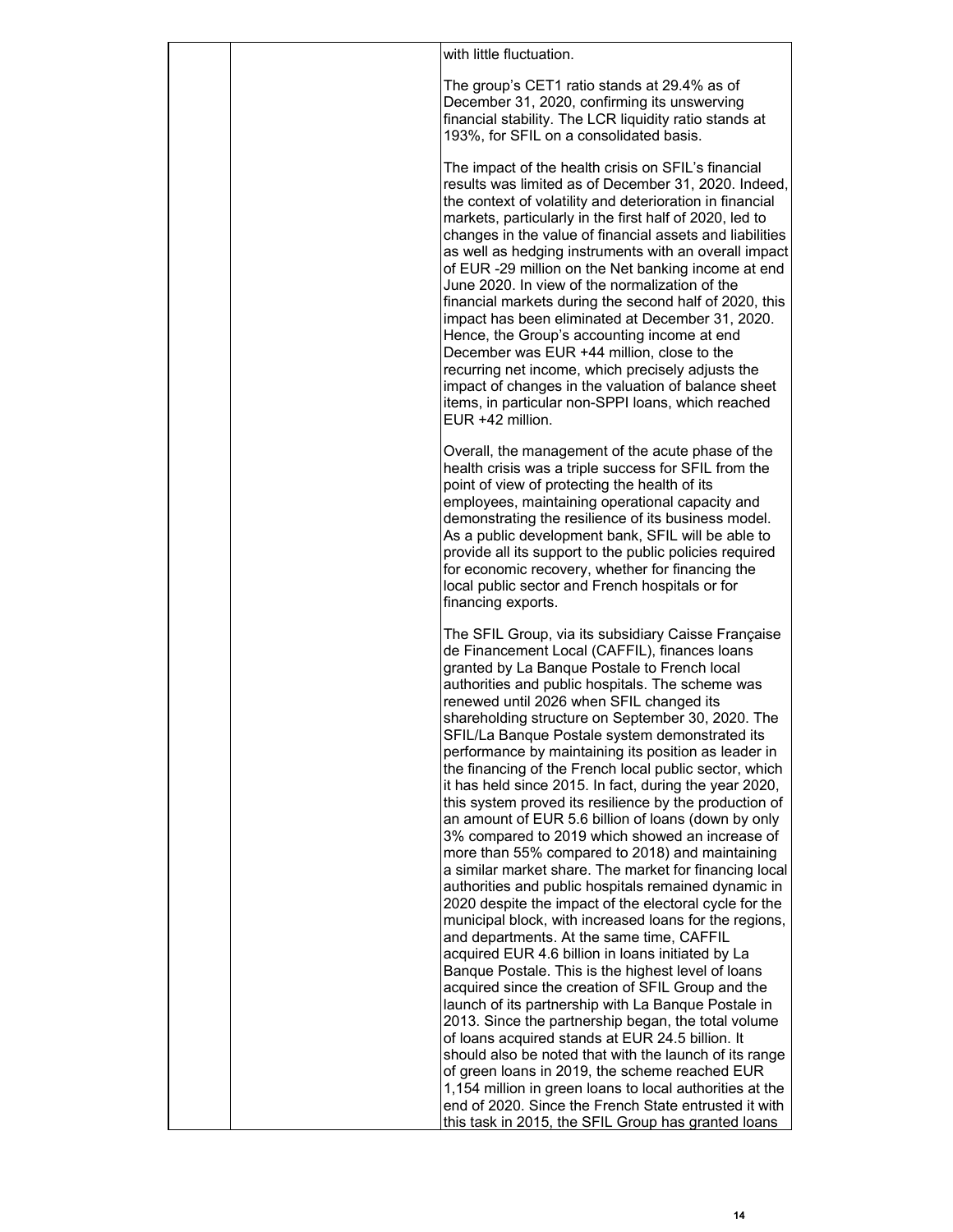|  | for the refinancing of large export credits. These<br>loans benefit from an irrevocable and unconditional<br>100% guarantee by the French State.                                                                                                                                                                                                                                                                                                                                                                                                                                                                                                                                                                                                                                                                                                                                                                                                                                                                                                                                                                                                                                                                                                                                                                                                                                                                                                                                                                                                                                        |
|--|-----------------------------------------------------------------------------------------------------------------------------------------------------------------------------------------------------------------------------------------------------------------------------------------------------------------------------------------------------------------------------------------------------------------------------------------------------------------------------------------------------------------------------------------------------------------------------------------------------------------------------------------------------------------------------------------------------------------------------------------------------------------------------------------------------------------------------------------------------------------------------------------------------------------------------------------------------------------------------------------------------------------------------------------------------------------------------------------------------------------------------------------------------------------------------------------------------------------------------------------------------------------------------------------------------------------------------------------------------------------------------------------------------------------------------------------------------------------------------------------------------------------------------------------------------------------------------------------|
|  | The short-term effect of the health crisis has led to a<br>general slowdown in the pace of contract<br>negotiations in 2020. A single dossier was signed in<br>2020 for EUR 0.2 billion in the field of renewable<br>energies in Europe. Since the launch of this mission<br>mid-2015, the total volume refinanced by the SFIL<br>Group stands at EUR 8.3 billion for EUR 15 billion in<br>total export credits. On average, over the last four<br>years, SFIL's contribution of liquidity to the<br>refinancing of major export credits represents more<br>than 40% of the market. At the same time, in 2020,<br>the financial market system entrusted to SFIL was in<br>great demand for projects in the preliminary study<br>phase, with 40 % more requests than in 2019. It<br>should be finally noted that, on May 7, 2020, the<br>European Commission renewed SFIL-CAFFIL's<br>authorization for the financing of export credits,<br>reaffirming the market failure and the relevance of<br>the intervention of a development bank such as<br>SFIL. The initial authorization, dated May 5, 2015,<br>was valid for five years. It was renewed for a period<br>of seven years. A project is also underway<br>concerning the extension to the scope of strategic<br>projects. The aim is to allow the SFIL Group to<br>refinance credits beneificating from the Strategic<br>Projects Guarantee. This plan to extend the SFIL<br>Group's activity will enable France to offer a<br>financing system in line with the best practices<br>observed in other major exporting countries, |
|  | particularly in Asia.<br>In order to refinance its two activities, the SFIL Group<br>raised EUR 7.2 billion long-term issues in the bond<br>markets in 2020 in a market context marked by high<br>volatility for the various asset classes including<br>covered bonds in euros. As part of the development<br>of its social and environmental policy, it fully<br>succeeded in continuing to develop its "Social" and<br>"Green" thematic bond issues.                                                                                                                                                                                                                                                                                                                                                                                                                                                                                                                                                                                                                                                                                                                                                                                                                                                                                                                                                                                                                                                                                                                                  |
|  | SFIL also strengthened its franchise within the<br>French agencies and the Group continued to<br>diversify its investor base, in particular with specialist<br>"Green" investors. (see update on "SFIL Group<br>financing"). As announced by SFIL's historical<br>shareholders on October 9, 2019 (signing of an<br>agreement in principle) and March 4, 2020 (signing<br>of a binding agreement), the sale to Caisse des<br>Dépôts respectively by the French State, with the<br>exception of one share, of 75% of the share capital<br>of SFIL and by La Banque Postale of 5% of the<br>share capital of SFIL, was completed on September<br>30, 2020. Caisse des Dépôts, which held 20% of<br>SFIL's share capital, thus became its reference<br>shareholder. The State continues to attend SFIL's<br>Board of Directors through a non-voting director,<br>given the public interest missions entrusted to SFIL.<br>Through this operation, which is part of the project to<br>create a large public finance hub around Caisse des<br>Dépôts and La Poste, SFIL's shareholding remains<br>entirely public. Its shareholders will continue to                                                                                                                                                                                                                                                                                                                                                                                                                                         |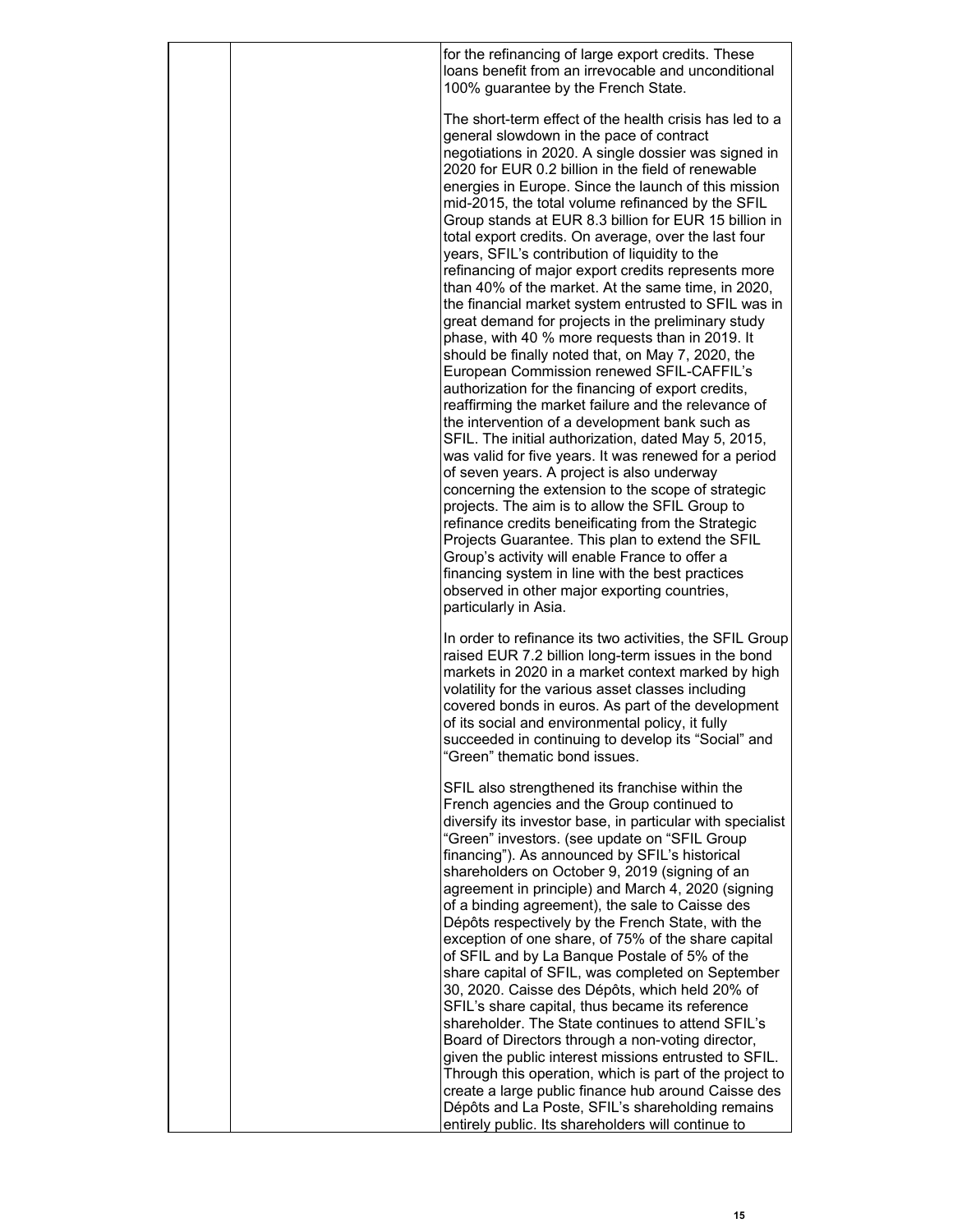| ensure that its financial strength is preserved and its<br>economic base protected, in accordance with<br>applicable regulations. La Banque Postale, which will<br>retain a central role in the system, decided to renew<br>its partnership early with SFIL until end 2026 for the<br>commercialization of medium and long term loans to<br>regional authorities and public hospitals. In view of<br>the change in the shareholding structure, the<br>governance was modified at the level of the Board of<br>Directors and its specialized committees. Caisse des<br>Dépôts, a member of the Board, has a representative<br>and has also proposed the appointment of five other<br>members. Board. In addition, following elections held<br>in November 2020, three members representing<br>employees were elected. Finally, the representative<br>of the Social and Economic Committee has<br>changed. Of the four Independent Board's members,<br>two were appointed in 2020. A non-voting Board<br>member representing the French State has been<br>appointed by the Board. The changes made to the<br>composition of the Board of Directors were followed<br>by the updating of the composition of its specialized<br>committees. |
|----------------------------------------------------------------------------------------------------------------------------------------------------------------------------------------------------------------------------------------------------------------------------------------------------------------------------------------------------------------------------------------------------------------------------------------------------------------------------------------------------------------------------------------------------------------------------------------------------------------------------------------------------------------------------------------------------------------------------------------------------------------------------------------------------------------------------------------------------------------------------------------------------------------------------------------------------------------------------------------------------------------------------------------------------------------------------------------------------------------------------------------------------------------------------------------------------------------------------------------|
| The SFIL Group has placed social and<br>environmental issues at the heart of its strategy and                                                                                                                                                                                                                                                                                                                                                                                                                                                                                                                                                                                                                                                                                                                                                                                                                                                                                                                                                                                                                                                                                                                                          |
| activities during the year 2020. The year 2020 has<br>been marked by the development of the SFIL<br>Group's social and environmental policy and its<br>implementation in its financing policy with the aim of<br>channeling specialized global savings towards the<br>green and social investment projects carried out by<br>local authorities and French public hospitals. This<br>strategy resulted in the successful launch of<br>CAFFIL's second "Social" thematic program and the<br>second SFIL Group's "Green" thematic program,<br>launched for the first time by SFIL as an issuer,<br>which made it possible to further diversify its sources<br>of financing and investor base. In addition, the Group<br>has strengthened its key role in the healthcare sector<br>with the launch, in April, of a social issue by Caisse<br>Française de Financement Local, aimed at providing<br>new financing directly or indirectly to the sectors<br>affected by the pandemic.                                                                                                                                                                                                                                                        |
| At the same time, payment terms were proposed to<br>all healthcare players due to their exceptional<br>involvement in the face of the pandemic, as detailed<br>above. Throughout the year, the SFIL Group also<br>financed the environmental investments of regional<br>authorities and their groups, via the range of green<br>loans designed and distributed in partnership with La<br>Banque Postale. The projects refinanced by the SFIL<br>Group concern the following five areas: renewable<br>energy; sustainable water and sanitation<br>management; waste management and valuation;<br>territorial mobility and soft urban transport; energy-<br>efficient construction and urban development.                                                                                                                                                                                                                                                                                                                                                                                                                                                                                                                                |
| The SFIL Group's CSR commitment has three major<br>areas of focus: carrying out sustainable public policy<br>missions, implementing balanced internal policies<br>and engaging our employees. With a dedicated<br>governance and CSR Committee in place since the<br>end of 2019, the Group has continued to develop                                                                                                                                                                                                                                                                                                                                                                                                                                                                                                                                                                                                                                                                                                                                                                                                                                                                                                                   |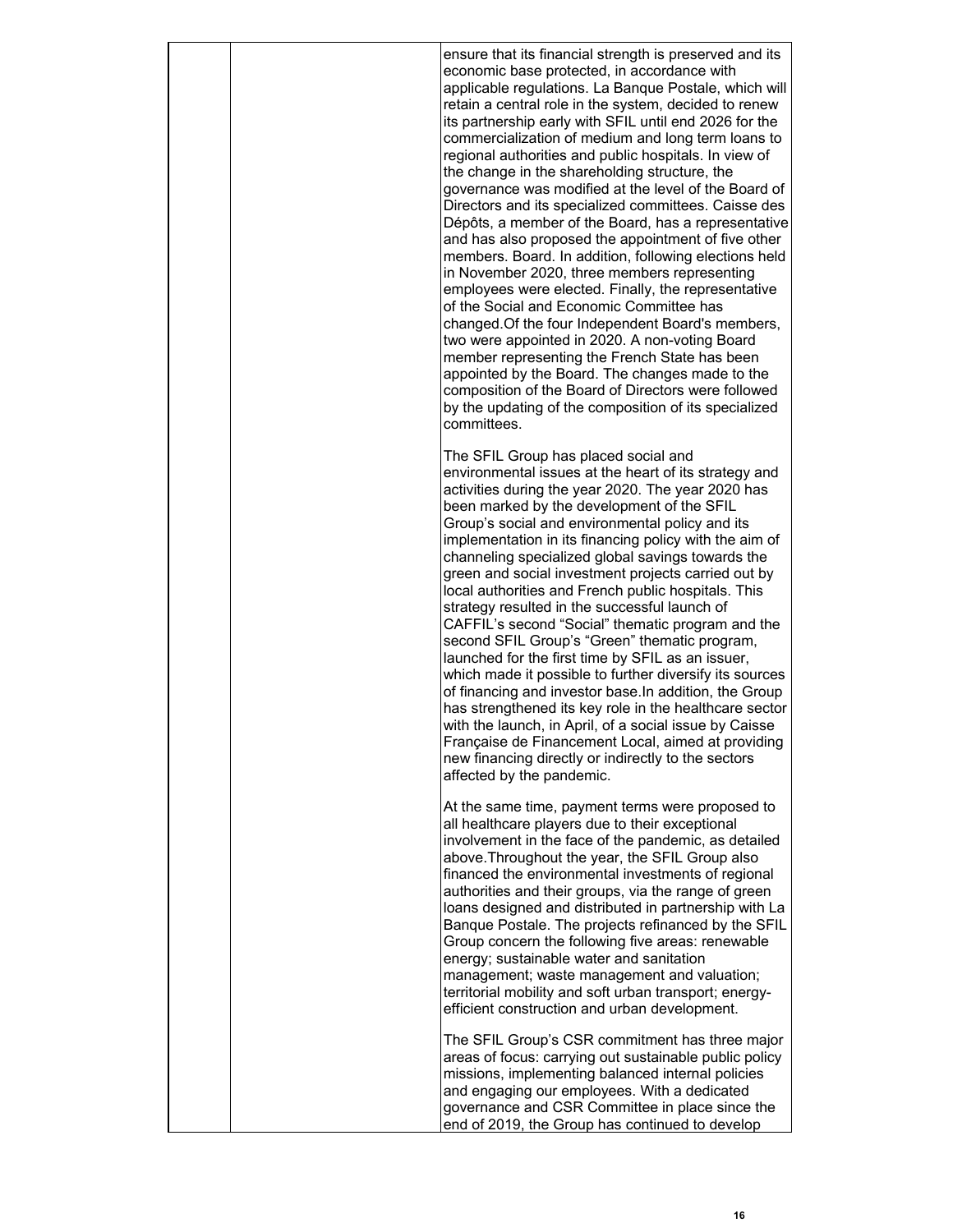|  | and disseminate its CSR commitments in all aspects<br>of its business, including: the affirmation of its role as<br>a major player in sustainable finance, with the<br>participation in the Climate Finance Day held on<br>October 29, 2020 in Paris, during which the SFIL<br>Group reaffirmed, through the intervention of SFIL's<br>Chief Executive Officer, its commitment in supporting<br>the responsible ecological transition. This event is in<br>addition to SFIL joining the "Finance for Tomorrow"<br>initiative in early 2020, which aims to stimulate the<br>development of the French ecosystem in terms of<br>responsible investment and green finance.                                                                                                                                                                                                                                                                                                                                                                                                                                                                                                                                                                                                              |
|--|--------------------------------------------------------------------------------------------------------------------------------------------------------------------------------------------------------------------------------------------------------------------------------------------------------------------------------------------------------------------------------------------------------------------------------------------------------------------------------------------------------------------------------------------------------------------------------------------------------------------------------------------------------------------------------------------------------------------------------------------------------------------------------------------------------------------------------------------------------------------------------------------------------------------------------------------------------------------------------------------------------------------------------------------------------------------------------------------------------------------------------------------------------------------------------------------------------------------------------------------------------------------------------------|
|  | Throughout 2020, marked by the Covid-19 health<br>crisis and its consequences on the economy, SFIL<br>continued to carry out all of its refinancing missions,<br>via its subsidiary Caisse Française de Financement<br>Local, loans granted by La Banque Postale to local<br>authorities and public health institutions, the<br>provision of specialized services to La Banque<br>Postale and Caisse Française de Financement Local<br>and the refinancing of export credit. It was also<br>during the first half of 2020 that SFIL adopted a<br>raison d'être inserted in its by-laws "Financing a<br>sustainable future by sustainably and responsibly<br>supporting the development of the regions and the<br>international activity of large companies. The French<br>local public sector financing activity had a very strong<br>year despite the crisis. The EUR 5.6 billion<br>production is close (-3%) to that of 2019, even<br>though 2019 was a record year.                                                                                                                                                                                                                                                                                                              |
|  | As part of the national mobilization to fight Covid-19,<br>SFIL has decided to deploy two approaches to<br>support borrowers faced with difficulties due to the<br>health crisis: one, proactive and systematic, by<br>proposing payment terms to all healthcare entities in<br>recognition of their exceptional involvement in the<br>Covid-19 pandemic. SFIL proposed payment terms<br>of 180 days to these borrowers for all of their loan<br>contract with maturities between March 12 and June<br>30, 2020, without any late interest or penalties being<br>invoiced. As at December 31, 2020, 27 public health<br>institutions had benefited from these payment terms<br>from SFIL; the other approach is to respond to<br>requests from local authorities and equivalent faced<br>with temporary cash flow difficulties due to the health<br>crisis caused by the decline in revenue from specific<br>activities, related to economic and touristic activities<br>(cinemas, swimming pools, car parks, thermal baths,<br>etc.), on a case by case basis. As of December 31,<br>2020, 65 local authorities have requested SFIL to<br>obtain payment terms, which represented only 0.6%<br>of local authorities with maturities over this period<br>and less than 2% by amount. |
|  | As regards the export credit refinancing activity,<br>SFIL, which has been involved in all French export<br>credit cruise ships financing transactions concluded<br>since 2016, is part of the approach developed jointly<br>by the European export credit insurance agencies to<br>provide liquidity support for cruise lines, faced with<br>an abrupt shutdown of their activity. This consists of<br>deferring the repayment of the principal amount of<br>the credits. For SFIL, the amount concerned is                                                                                                                                                                                                                                                                                                                                                                                                                                                                                                                                                                                                                                                                                                                                                                         |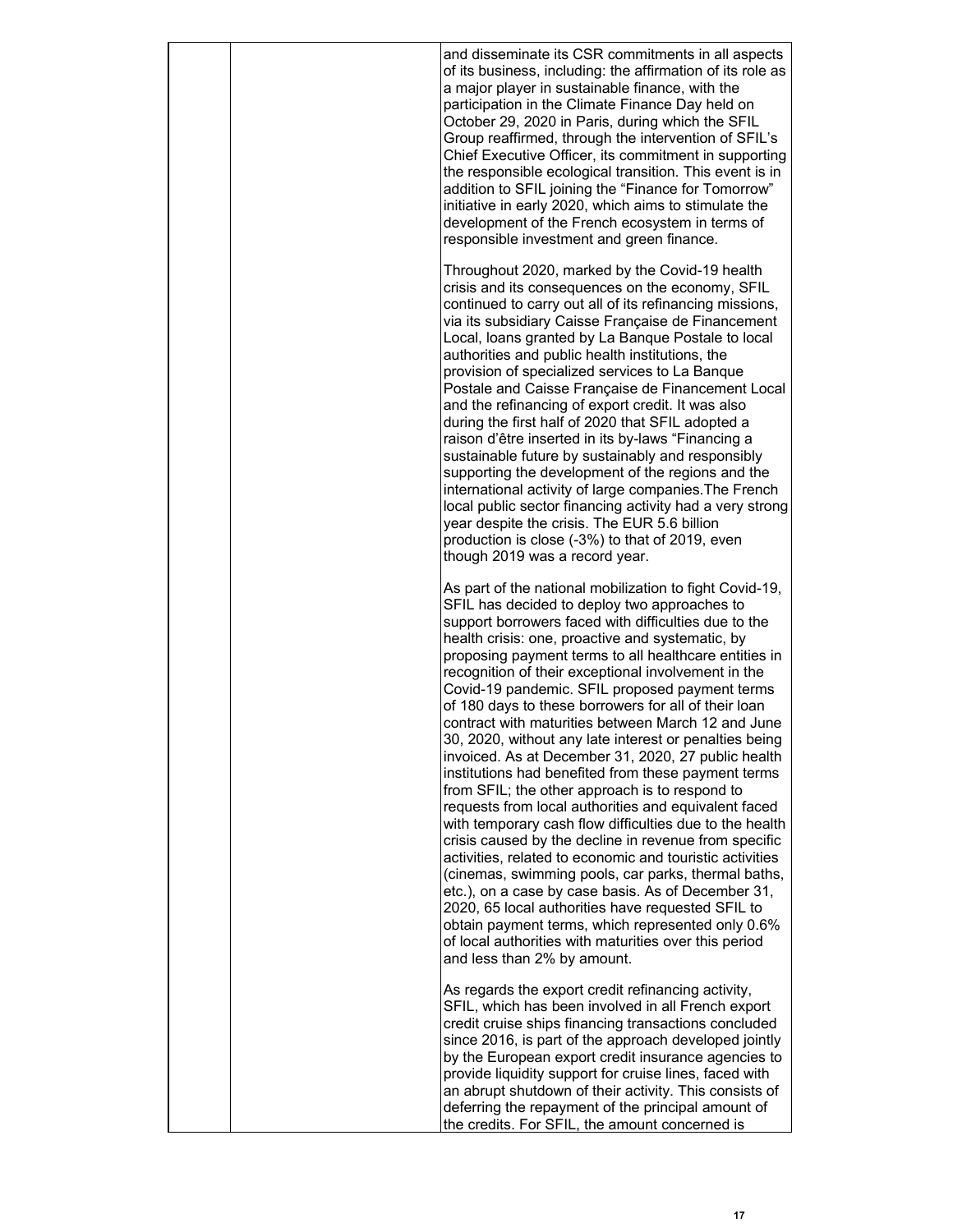|  | slightly less than EUR 68 million. In the other credit<br>export sectors concerned, the impact of the<br>successive lockdown periods in the different regions<br>of the world, led, in the short term, to a slowdown in<br>on-going negotiations for certain projects. However,<br>over the medium term and as part of the economic<br>recovery, the use of SFIL export credit and<br>refinancing could play a counter-cyclical role. During<br>the year, this resulted in an increase of around 40%<br>in bank requests on files in the preliminary phase.<br>This trend indicates a possible greater use of export<br>credit and SFIL refinancing in the coming months<br>and years. The impact of the crisis on credit risk was<br>very limited since, as of December 31, 2020, the 65<br>French borrowers who had requested new payment<br>terms representing a maturity amount of EUR 18.6<br>million, 55 of which reimbursed their maturities in line<br>with the agreed deadline. Overall, balances due<br>resulting from payment delays only amounted to<br>EUR 0.9 million at the end of 2020. The only<br>significant impact on credit risk concerns the cruise<br>sector, whose debt is fully guaranteed by Bpifrance<br>Assurance Export in the name and on behalf of the<br>French State in principal and interest, and which will<br>have generated an increase in provisions of EUR<br>14.8 million at the end of 2020. With regard to<br>liquidity, the health crisis did not affect the SFIL<br>Group's issuance program overall during the year<br>2020. |
|--|----------------------------------------------------------------------------------------------------------------------------------------------------------------------------------------------------------------------------------------------------------------------------------------------------------------------------------------------------------------------------------------------------------------------------------------------------------------------------------------------------------------------------------------------------------------------------------------------------------------------------------------------------------------------------------------------------------------------------------------------------------------------------------------------------------------------------------------------------------------------------------------------------------------------------------------------------------------------------------------------------------------------------------------------------------------------------------------------------------------------------------------------------------------------------------------------------------------------------------------------------------------------------------------------------------------------------------------------------------------------------------------------------------------------------------------------------------------------------------------------------------------------------------------------------------------------------|
|--|----------------------------------------------------------------------------------------------------------------------------------------------------------------------------------------------------------------------------------------------------------------------------------------------------------------------------------------------------------------------------------------------------------------------------------------------------------------------------------------------------------------------------------------------------------------------------------------------------------------------------------------------------------------------------------------------------------------------------------------------------------------------------------------------------------------------------------------------------------------------------------------------------------------------------------------------------------------------------------------------------------------------------------------------------------------------------------------------------------------------------------------------------------------------------------------------------------------------------------------------------------------------------------------------------------------------------------------------------------------------------------------------------------------------------------------------------------------------------------------------------------------------------------------------------------------------------|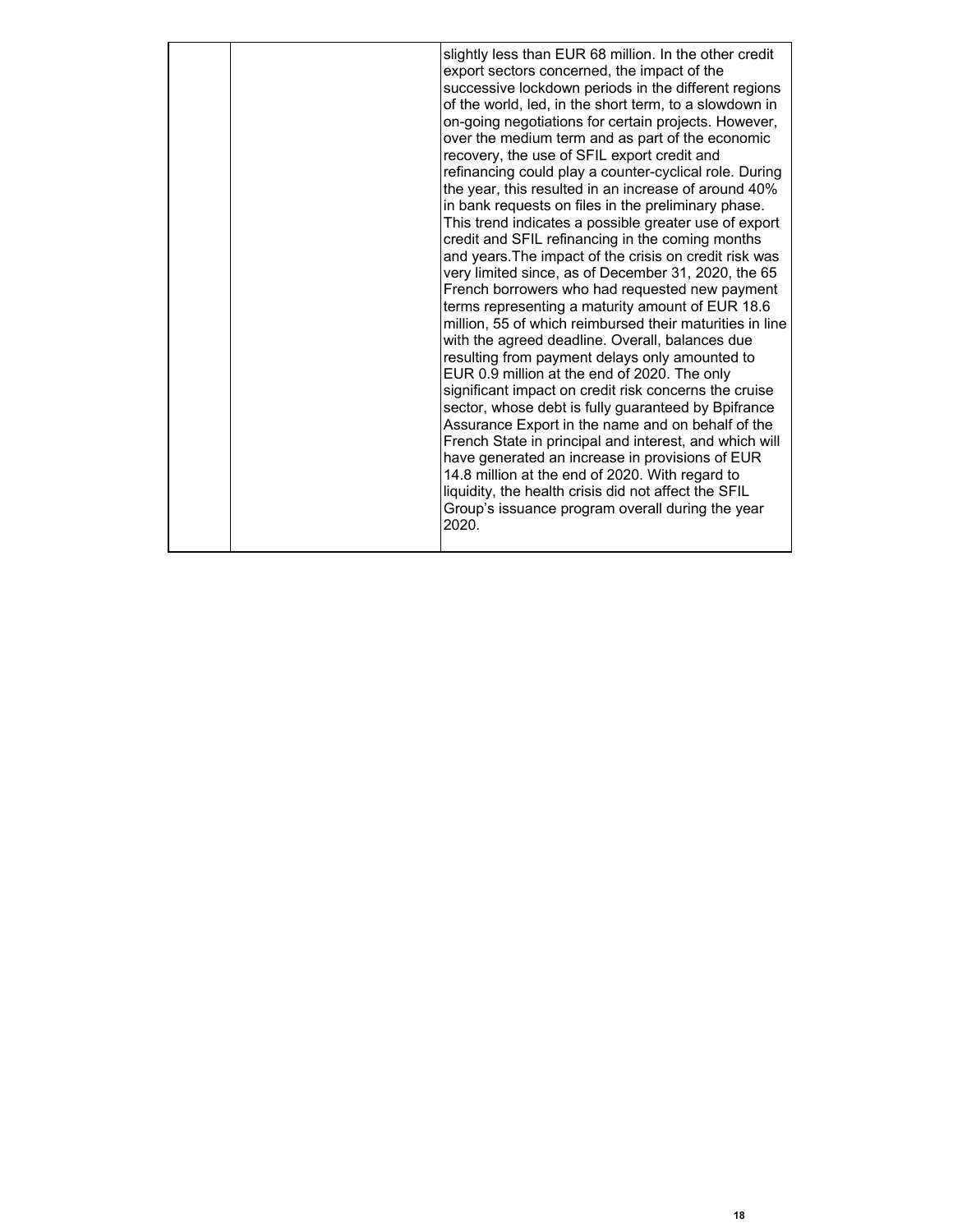#### **3. CERTIFICATION OF INFORMATION**

**Articles D. 213-5 et D. 213-9, 4°of the French monetary and financial code and subsequent amendments**

| Certification of information of the issuer SFIL |                                                                                                                                       |                                                                                                                                                                                                                                                                                         |  |
|-------------------------------------------------|---------------------------------------------------------------------------------------------------------------------------------------|-----------------------------------------------------------------------------------------------------------------------------------------------------------------------------------------------------------------------------------------------------------------------------------------|--|
| 3.1                                             | Person(s) responsible for the<br>information memorandum<br>concerning the programme of<br><b>NEU CP for the issuer</b>                | Mr - PHILIPPE  - MILLS  - Directeur Général -<br><b>SFIL</b>                                                                                                                                                                                                                            |  |
| 3.2                                             | Declaration of the person(s)<br>responsible for the information<br>memorandum concerning the<br>programme of NEU CP for the<br>issuer | To the best of my knowledge, the information<br>provided by the issuer in the financial<br>documentation, including the French summary (if<br>relevant) is accurate, precise and does not<br>contain any omissions likely to affect its scope or<br>any false or misleading information |  |
| 3.3                                             | Date (DD/MM/YYYY), place of<br>signature, signature                                                                                   |                                                                                                                                                                                                                                                                                         |  |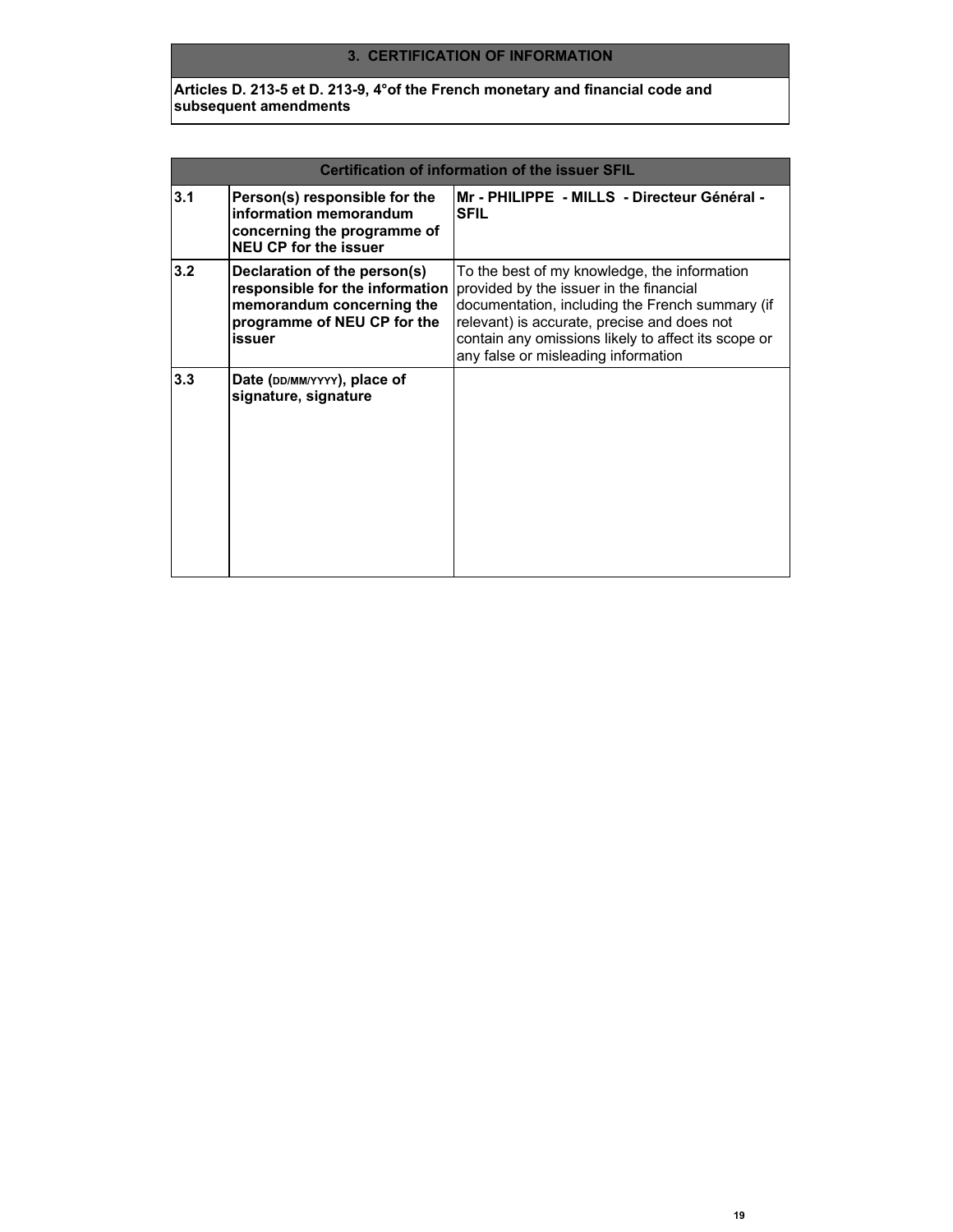#### **4. INFORMATION CONCERNING THE ISSUER'S REQUEST OF THE STEP LABEL**

An application for a STEP label for this Programme will be made to the STEP Secretariat in relation to the Notes eligible under the STEP Market Convention. Information as to whether the STEP label has been granted for this Programme in relation to such Notes may be made available on the STEP market website (initially www.stepmarket.org). This website is not sponsored by the Issuer and the Issuer is not responsible for its content or availability. Unless otherwise specified in this Information Memorandum, the expressions "STEP", "STEP Market Convention", "STEP label", "STEP Secretariat", and "STEP market website" shall have the meaning assigned to them in the Market Convention on Short-Term European Paper dated 19 May 2015 and adopted by the European Money Markets Institute and Euribor-ACI (as amended from time to time).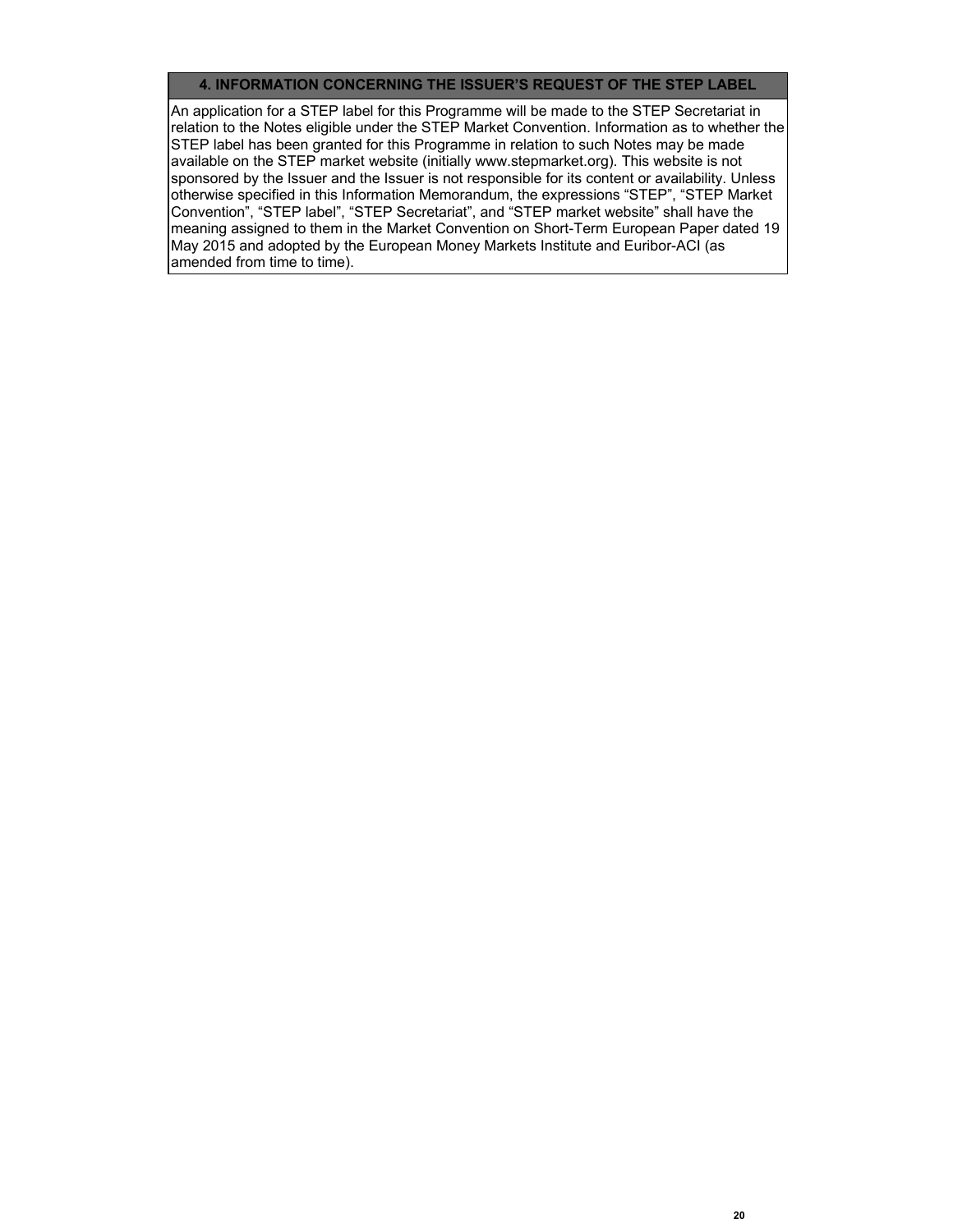| <b>APPENDICES</b><br>Further to articles D.213-9 of the French monetary and financial code and L.232-23 of the<br>French commercial code, financial information mentioned in Article D213-9 of the French<br>monetary and financial code should be made available to any person upon request |                                          |                                                                                                                                                                           |                                                                                                                        |  |  |  |  |  |
|----------------------------------------------------------------------------------------------------------------------------------------------------------------------------------------------------------------------------------------------------------------------------------------------|------------------------------------------|---------------------------------------------------------------------------------------------------------------------------------------------------------------------------|------------------------------------------------------------------------------------------------------------------------|--|--|--|--|--|
| <b>Appendice 1</b><br>Documents available to the<br>shareholders annual general<br>meeting or the equivalent <sup>2</sup>                                                                                                                                                                    |                                          |                                                                                                                                                                           | Annual general meeting 2022<br>Annual general meeting 2021<br>Annual report for the financial year ended<br>31/12/2019 |  |  |  |  |  |
| Appendice 2                                                                                                                                                                                                                                                                                  | <b>Annual report</b><br><b>Year 2021</b> |                                                                                                                                                                           | https://eucpmtn.banque-<br>france.fr/neusgate/api/public/document/7177                                                 |  |  |  |  |  |
| <b>Appendice 3</b>                                                                                                                                                                                                                                                                           | electronic and paper<br>form             | Dated amendment under Amendment dated 07 April 2022 increasing the<br>programme size of the NEU CP Programm from 2<br>000 000 000 EURO to 3 000 000 000 EURO (page<br>22) |                                                                                                                        |  |  |  |  |  |